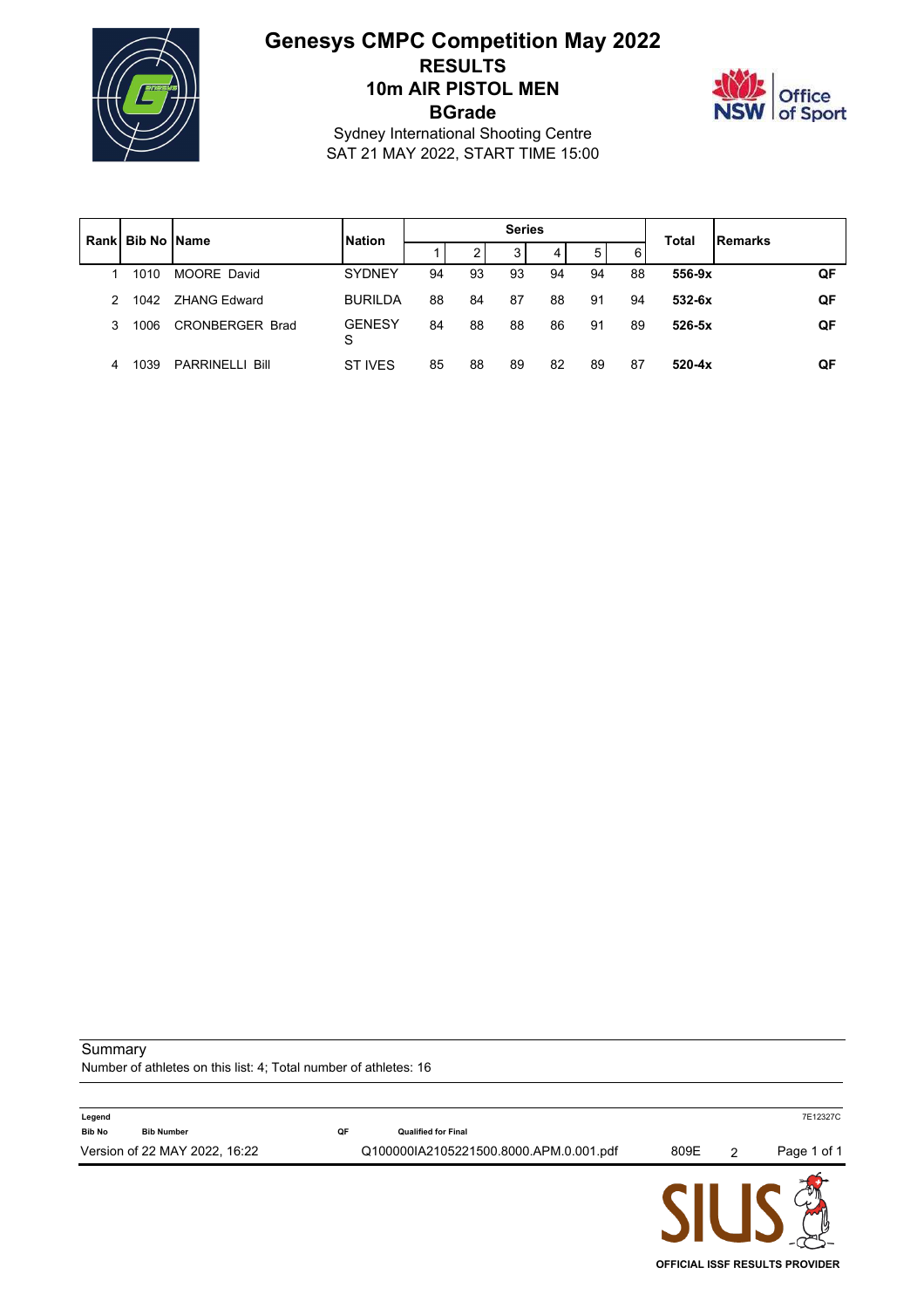

# **Genesys CMPC Competition May 2022 RESULTS 25m STANDARD PISTOL Individual**



Sydney International Shooting Centre SAT 21 MAY 2022, START TIME 12:30

|         |          |                    |                               |                                      |                              | <b>Series</b> |                | Sub          |              |                  |
|---------|----------|--------------------|-------------------------------|--------------------------------------|------------------------------|---------------|----------------|--------------|--------------|------------------|
| Rank FP |          | <b>Bib No Name</b> |                               | <b>Nation</b>                        | <b>Stage</b>                 | $\mathbf{1}$  | $\overline{2}$ | <b>Total</b> | <b>Total</b> | <b>Remarks</b>   |
|         | 126      |                    | 1010 MOORE David              | <b>SYDNEY</b>                        | 150 sec                      | 95            | 95             | 190          |              |                  |
|         |          |                    |                               |                                      | 20 sec                       | 88            | 89             | 177          |              |                  |
|         |          |                    |                               |                                      | 10 sec                       | 77            | 86             | 163          | $530-4x$     |                  |
|         | 2 34     |                    | 1016 JARNJEVIC Daniel         | <b>LEX</b>                           | 150 <sub>sec</sub>           | 87            | 88             | 175          |              |                  |
|         |          |                    |                               |                                      | 20 sec                       | 85            | 81             | 166          |              |                  |
|         |          |                    |                               |                                      | 10 sec                       | 84            | 86             | 170          | $511-6x$     |                  |
|         | $3 \t32$ |                    | 1021 ACIBAR Neil              | <b>RANGERS</b>                       | 150 <sub>sec</sub>           | 89            | 90             | 179          |              |                  |
|         |          |                    |                               |                                      | 20 sec                       | 83            | 86             | 169          |              |                  |
|         |          |                    |                               |                                      | 10 sec                       | 80            | 82             | 162          | $510 - 4x$   |                  |
|         | 4 29     |                    | 1012 GUY Sue                  | ST IVES                              | 150 <sub>sec</sub>           | 95            | 91             | 186          |              |                  |
|         |          |                    |                               |                                      | 20 sec                       | 77            | 79             | 156          |              |                  |
|         |          |                    |                               |                                      | 10 <sub>sec</sub>            | 85            | 74             | 159          | $501-5x$     |                  |
|         | 5 36     |                    | 1006 CRONBERGER Brad          | <b>GENESYS</b>                       | 150 <sub>sec</sub>           | 90            | 81             | 171          |              |                  |
|         |          |                    |                               |                                      | 20 sec                       | 76            | 90             | 166          |              |                  |
|         |          |                    |                               |                                      | 10 sec                       | 82            | 81             | 163          | $500-5x$     |                  |
|         | 6 27     |                    | 1013 GUY Steve                | ST IVES                              | 150 <sub>sec</sub>           | 82            | 89             | 171          |              |                  |
|         |          |                    |                               |                                      | 20 sec                       | 79            | 78             | 157          |              |                  |
|         |          |                    |                               |                                      | 10 sec                       | 85            | 87             | 172          | $500-3x$     |                  |
|         | 7 25     |                    |                               | ST IVES                              | 150 <sub>sec</sub>           | 82            | 85             | 167          |              |                  |
|         |          |                    | 1039 PARRINELLI Bill          |                                      | 20 sec                       | 84            | 76             | 160          |              |                  |
|         |          |                    |                               |                                      | 10 <sub>sec</sub>            | 70            | 81             | 151          | $478 - 1x$   |                  |
|         |          |                    |                               |                                      |                              |               |                |              |              |                  |
|         | 8 4 3    |                    | 1031 SHUKLA Vivek R           | <b>GENESYS</b>                       | 150 <sub>sec</sub><br>20 sec | 83<br>77      | 92<br>77       | 175<br>154   |              |                  |
|         |          |                    |                               |                                      | 10 <sub>sec</sub>            | 78            | 70             | 148          | $477 - 3x$   |                  |
|         |          |                    |                               |                                      |                              |               |                |              |              |                  |
|         | 9 24     |                    | 1009 VERSTEGEN Agnes          | <b>DUBBO</b>                         | 150 sec<br>20 sec            | 83            | 84<br>79       | 167          |              |                  |
|         |          |                    |                               |                                      | 10 sec                       | 78<br>75      | 74             | 157<br>149   | $473 - 1x$   |                  |
|         |          |                    |                               |                                      |                              |               |                |              |              |                  |
|         | 10 24    |                    | 1019 DOBINSON Jodie           | <b>CLDPC</b>                         | 150 <sub>sec</sub>           | 91            | 72             | 163          |              |                  |
|         |          |                    |                               |                                      | 20 sec<br>10 <sub>sec</sub>  | 79            | 74<br>79       | 153<br>153   | 469-3x       |                  |
|         |          |                    |                               |                                      |                              | 74            |                |              |              |                  |
|         | 11 46    |                    | 1043 YOUNG Jennifer           | <b>CLDPC</b>                         | 150 sec                      | 75            | 75             | 150          |              |                  |
|         |          |                    |                               |                                      | 20 sec                       | 87            |                | 70 157       |              |                  |
|         |          |                    |                               |                                      | 10 <sub>sec</sub>            | 83            |                | 74 157       | 464-1x       |                  |
|         | 12 23    |                    | 1025 NORRIS Kaye              | <b>CLDPC</b>                         | 150 <sub>sec</sub>           | 85            | 85             | 170          |              |                  |
|         |          |                    |                               |                                      | 20 sec                       | 79            | 82             | 161          |              |                  |
|         |          |                    |                               |                                      | 10 sec                       | 65            | 67             | 132          | $463 - 3x$   |                  |
|         | 13 28    |                    | 1004 CRONBERGER Anthony       | <b>GENESYS</b>                       | 150 <sub>sec</sub>           | 72            | 85             | 157          |              |                  |
|         |          |                    |                               |                                      | 20 sec                       | 77            | 78             | 155          |              |                  |
|         |          |                    |                               |                                      | 10 <sub>sec</sub>            | 73            | 71             | 144          | $456 - 1x$   |                  |
|         | 14 23    |                    | 1002 GEE Robert               | ST IVES                              | 150 sec                      | 80            | 78             | 158          |              |                  |
|         |          |                    |                               |                                      | 20 sec                       | 81            | 73             | 154          |              |                  |
|         |          |                    |                               |                                      | 10 sec                       | 69            |                | 74 143       | $455 - 3x$   |                  |
|         |          |                    |                               |                                      |                              |               |                |              |              |                  |
|         |          |                    | Version of 22 MAY 2022, 15:17 | I200000IA2105221230.1.STPM.0.001.pdf |                              |               |                |              | 809E         | Page 1 of 3<br>6 |

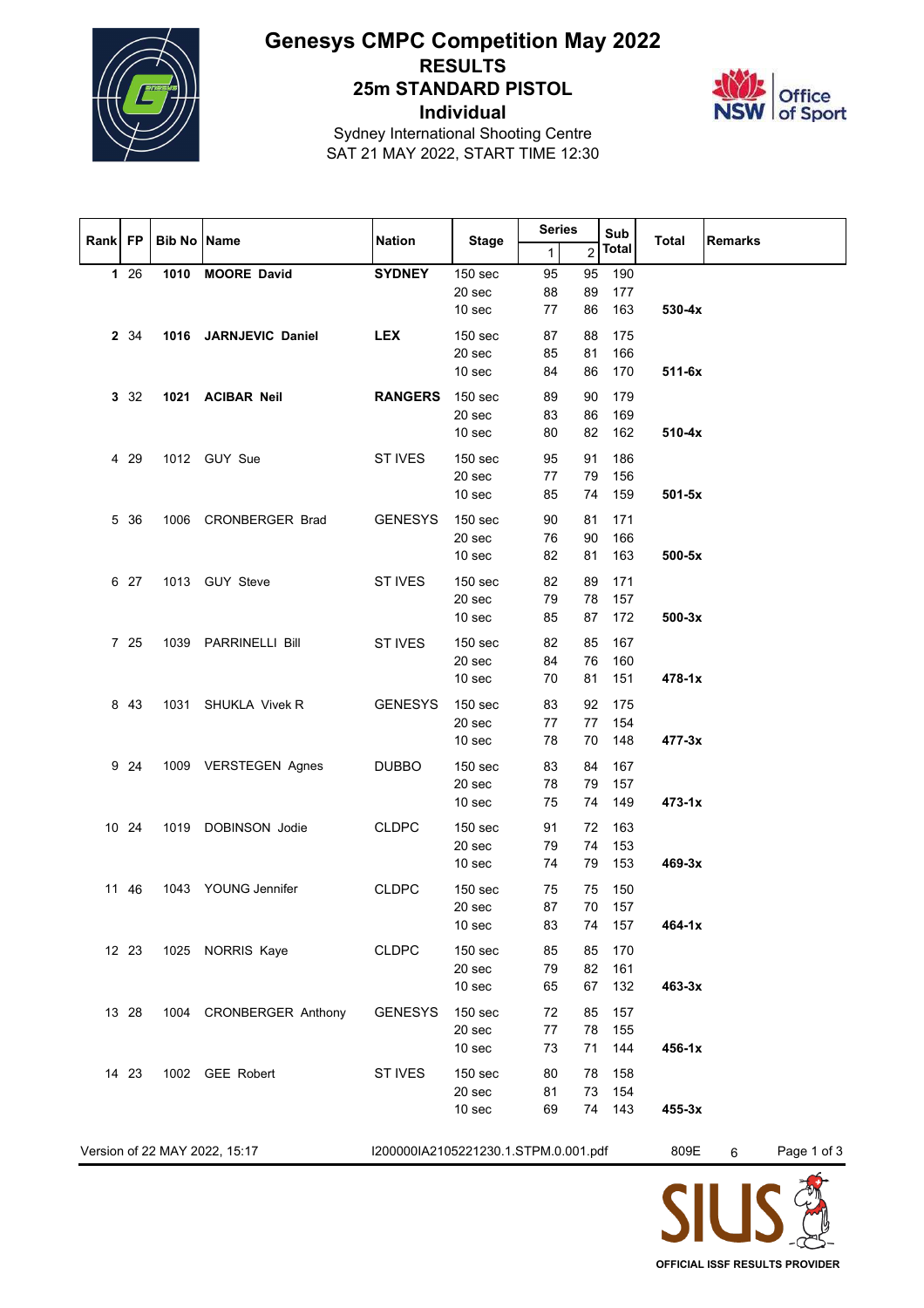| Rank FP |       | <b>Bib No Name</b> |                               | <b>Nation</b>                        | <b>Stage</b>                 | <b>Series</b> |                | Sub          | <b>Total</b> | <b>Remarks</b> |             |
|---------|-------|--------------------|-------------------------------|--------------------------------------|------------------------------|---------------|----------------|--------------|--------------|----------------|-------------|
|         |       |                    |                               |                                      |                              | $\mathbf{1}$  | $\overline{c}$ | <b>Total</b> |              |                |             |
|         | 15 22 | 1037               | MASTROSERIO Domenico          | ST IVES                              | 150 sec                      | 84            | 81             | 165          |              |                |             |
|         |       |                    |                               |                                      | 20 sec                       | 81            | 75             | 156          |              |                |             |
|         |       |                    |                               |                                      | 10 sec                       | 60            | 67             | 127          | 448-0x       |                |             |
|         | 16 21 |                    | 1035 PUNALES Carlos           | <b>GENESYS</b>                       | 150 sec                      | 82            | 83             | 165          |              |                |             |
|         |       |                    |                               |                                      | 20 sec                       | 72            | 79             | 151          |              |                |             |
|         |       |                    |                               |                                      | 10 sec                       | 57            | 67             | 124          | 440-0x       |                |             |
|         |       |                    |                               |                                      |                              |               |                |              |              |                |             |
|         | 17 41 |                    | 1028 STONE David              | <b>CNPC</b>                          | 150 sec                      | 70            | 81             | 151          |              |                |             |
|         |       |                    |                               |                                      | 20 sec                       | 67            | 76             | 143          |              |                |             |
|         |       |                    |                               |                                      | 10 <sub>sec</sub>            | 63            | 78             | 141          | $435 - 1x$   |                |             |
|         | 18 28 |                    | 1040 YANG Yang                | ST IVES                              | 150 <sub>sec</sub>           | 80            | 81             | 161          |              |                |             |
|         |       |                    |                               |                                      | 20 sec                       | 65            | 75             | 140          |              |                |             |
|         |       |                    |                               |                                      | 10 sec                       | 61            | 68             | 129          | 430-3x       |                |             |
|         | 19 35 |                    | 1020 WILLIS Jackie            | ST IVES                              | 150 sec                      | 76            | 80             | 156          |              |                |             |
|         |       |                    |                               |                                      | 20 sec                       | 65            | 73             | 138          |              |                |             |
|         |       |                    |                               |                                      | 10 sec                       | 58            | 71             | 129          | 423-4x       |                |             |
|         | 20 25 |                    | 1008 BENTON Toni              | HUBERTUS 150 sec                     |                              | 83            | 77             | 160          |              |                |             |
|         |       |                    |                               |                                      | 20 sec                       | 66            | 85             | 151          |              |                |             |
|         |       |                    |                               |                                      | 10 sec                       | 57            | 55             | 112          | $423 - 1x$   |                |             |
|         |       |                    |                               |                                      |                              |               |                |              |              |                |             |
|         | 21 45 |                    | 1022 AGSALDA Allan            | <b>RANGERS</b>                       | 150 sec                      | 77            | 83             | 160          |              |                |             |
|         |       |                    |                               |                                      | 20 sec<br>10 sec             | 68<br>68      | 56<br>68       | 124<br>136   | 420-1x       |                |             |
|         |       |                    |                               |                                      |                              |               |                |              |              |                |             |
|         | 22 40 |                    | 1030 CHANDRA Adry             | <b>CLDPC</b>                         | 150 sec                      | 66            | 76             | 142          |              |                |             |
|         |       |                    |                               |                                      | 20 sec                       | 63            | 66             | 129          |              |                |             |
|         |       |                    |                               |                                      | 10 <sub>sec</sub>            | 68            | 78             | 146          | $417 - 1x$   |                |             |
|         | 23 38 |                    | 1017 JARNJEVIC Liam           | <b>LEX</b>                           | 150 <sub>sec</sub>           | 49            | 77             | 126          |              |                |             |
|         |       |                    |                               |                                      | 20 sec                       | 76            | 80             | 156          |              |                |             |
|         |       |                    |                               |                                      | 10 sec                       | 67            | 57             | 124          | 406-2x       |                |             |
|         | 24 31 |                    | 1014 ROACHE John              | <b>LEX</b>                           | 150 <sub>sec</sub>           | 69            | 68             | 137          |              |                |             |
|         |       |                    |                               |                                      | 20 sec                       | 68            | 84             | 152          |              |                |             |
|         |       |                    |                               |                                      | 10 <sub>sec</sub>            | 53            | 61             | 114          | $403 - 1x$   |                |             |
|         | 25 33 |                    | 1005 CRONBERGER Zachary       | <b>GENESYS</b>                       | 150 sec                      | 62            | 61             | 123          |              |                |             |
|         |       |                    |                               |                                      | 20 sec                       | 56            | 70             | 126          |              |                |             |
|         |       |                    |                               |                                      | 10 sec                       | 64            | 83             | 147          | 396-0x       |                |             |
|         |       |                    |                               |                                      |                              |               |                |              |              |                |             |
|         | 26 44 |                    | 1034 PUNALES Viviana          | <b>GENESYS</b>                       | 150 <sub>sec</sub>           | 77            | 79             | 156          |              |                |             |
|         |       |                    |                               |                                      | 20 sec<br>10 <sub>sec</sub>  | 44<br>69      | 46<br>69       | 90<br>138    | 384-0x       |                |             |
|         |       |                    |                               |                                      |                              |               |                |              |              |                |             |
|         | 27 22 |                    | 1032 GAIKWAD Vishal Vithal    | <b>GENESYS</b>                       | 150 <sub>sec</sub>           | 55            | 66             | 121          |              |                |             |
|         |       |                    |                               |                                      | 20 sec                       | 62            | 57             | 119          |              |                |             |
|         |       |                    |                               |                                      | 10 sec                       | 52            | 52             | 104          | 344-0x       |                |             |
|         | 28 39 |                    | 1044 PLATTS David             | <b>STPC</b>                          | 150 <sub>sec</sub>           | 76            | 67             | 143          |              |                |             |
|         |       |                    |                               |                                      | 20 sec                       | 49            | 58             | 107          |              |                |             |
|         |       |                    |                               |                                      | 10 sec                       | 41            | 30             | 71           | $321-0x$     |                |             |
|         | 29 30 | 1007               | <b>BENTON Mick</b>            | HUBERTUS 150 sec                     |                              | 63            | 69             | 132          |              |                |             |
|         |       |                    |                               |                                      | 20 sec                       | 32            | 49             | 81           |              |                |             |
|         |       |                    |                               |                                      | 10 sec                       | 61            | 41             | 102          | $315 - 1x$   |                |             |
|         | 30 37 |                    | 1018 THADAPRASIT Mat          | <b>CLDPC</b>                         | 150 sec                      | 80            | 85             | 165          |              |                |             |
|         |       |                    |                               |                                      | 20 sec                       | 81            | 84             | 165          |              |                |             |
|         |       |                    |                               |                                      | 10 sec                       | 73            | 76             | 149          | 479-3x       |                |             |
|         |       |                    |                               |                                      |                              |               |                |              |              |                |             |
|         |       | 1011               | COOPER Graeme                 | <b>CLDPC</b>                         | 150 <sub>sec</sub><br>20 sec |               |                |              |              |                |             |
|         |       |                    |                               |                                      | 10 sec                       |               |                |              |              | <b>DNS</b>     |             |
|         |       |                    |                               |                                      |                              |               |                |              |              |                |             |
|         |       |                    | Version of 22 MAY 2022, 15:17 | I200000IA2105221230.1.STPM.0.001.pdf |                              |               |                |              | 809E         | 6              | Page 2 of 3 |
|         |       |                    |                               |                                      |                              |               |                |              |              |                |             |
|         |       |                    |                               |                                      |                              |               |                |              |              |                |             |

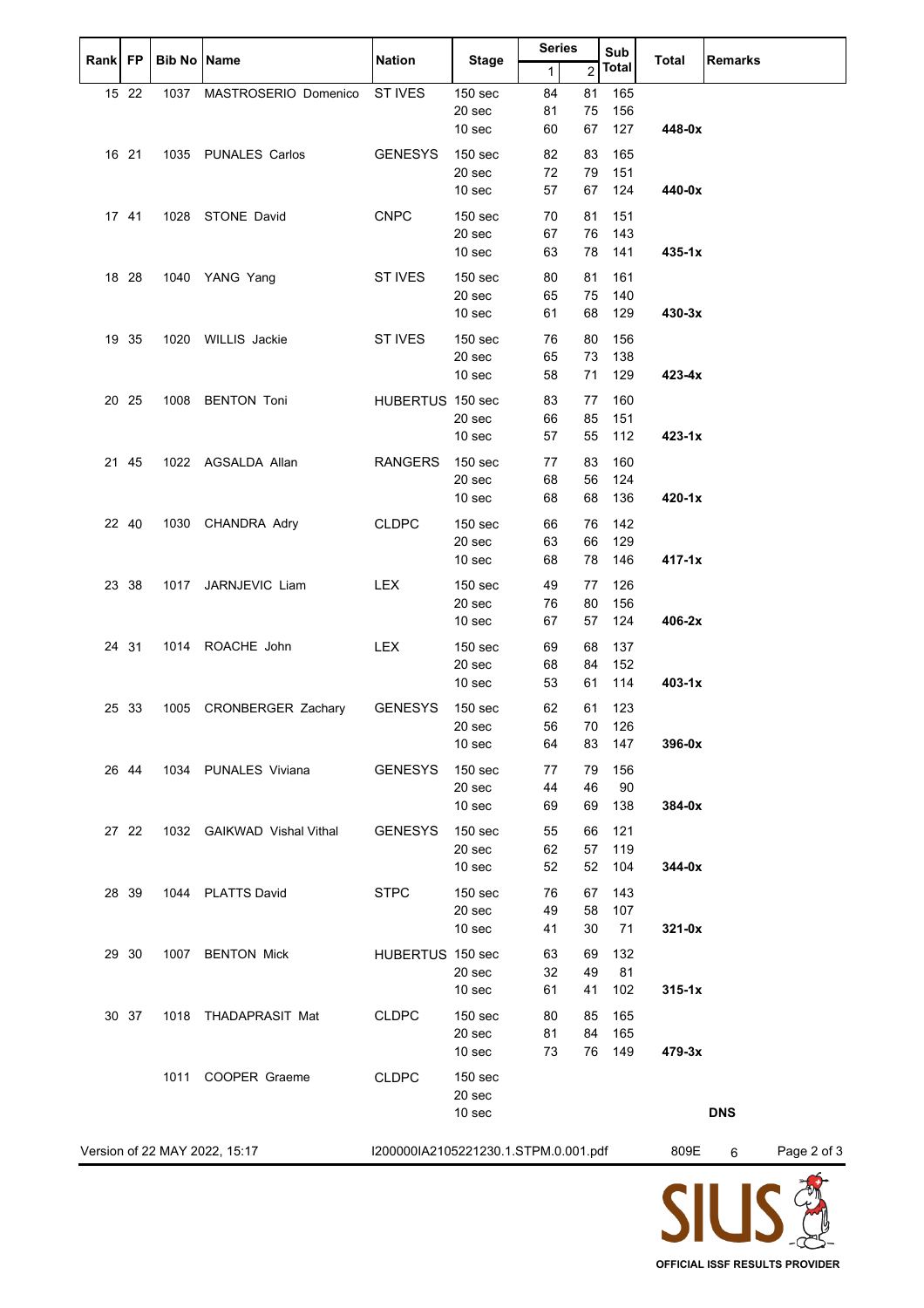| Rank FP |      | <b>Bib No Name</b>    | <b>Nation</b>    | <b>Stage</b>       | <b>Series</b> |   | Sub          | <b>Total</b> | Remarks    |
|---------|------|-----------------------|------------------|--------------------|---------------|---|--------------|--------------|------------|
|         |      |                       |                  |                    |               | ◠ | <b>Total</b> |              |            |
|         | 1023 | <b>WATTERS Gerald</b> | KURRAJON 150 sec |                    |               |   |              |              |            |
|         |      |                       | G                | 20 sec             |               |   |              |              |            |
|         |      |                       |                  | 10 <sub>sec</sub>  |               |   |              |              | <b>DNS</b> |
|         | 1024 | <b>WILSON Julie</b>   | <b>API</b>       | 150 <sub>sec</sub> |               |   |              |              |            |
|         |      |                       |                  | 20 sec             |               |   |              |              |            |
|         |      |                       |                  | 10 <sub>sec</sub>  |               |   |              |              | <b>DNS</b> |

| Protest Date / Time: |  |
|----------------------|--|
|----------------------|--|

#### Summary

Number of athletes on this list: 33; Total number of athletes: 33

| Legend        |                               |            |                                      |    |                     |   | 8128D6AF    |
|---------------|-------------------------------|------------|--------------------------------------|----|---------------------|---|-------------|
| <b>Bib No</b> | <b>Bib Number</b>             | <b>DNS</b> | <b>Did Not Start</b>                 | FP | <b>Firing Point</b> |   |             |
|               | Version of 22 MAY 2022, 15:17 |            | I200000IA2105221230.1.STPM.0.001.pdf |    | 809E                | 6 | Page 3 of 3 |
|               |                               |            |                                      |    |                     |   |             |

**OFFICIAL ISSF RESULTS PROVIDER**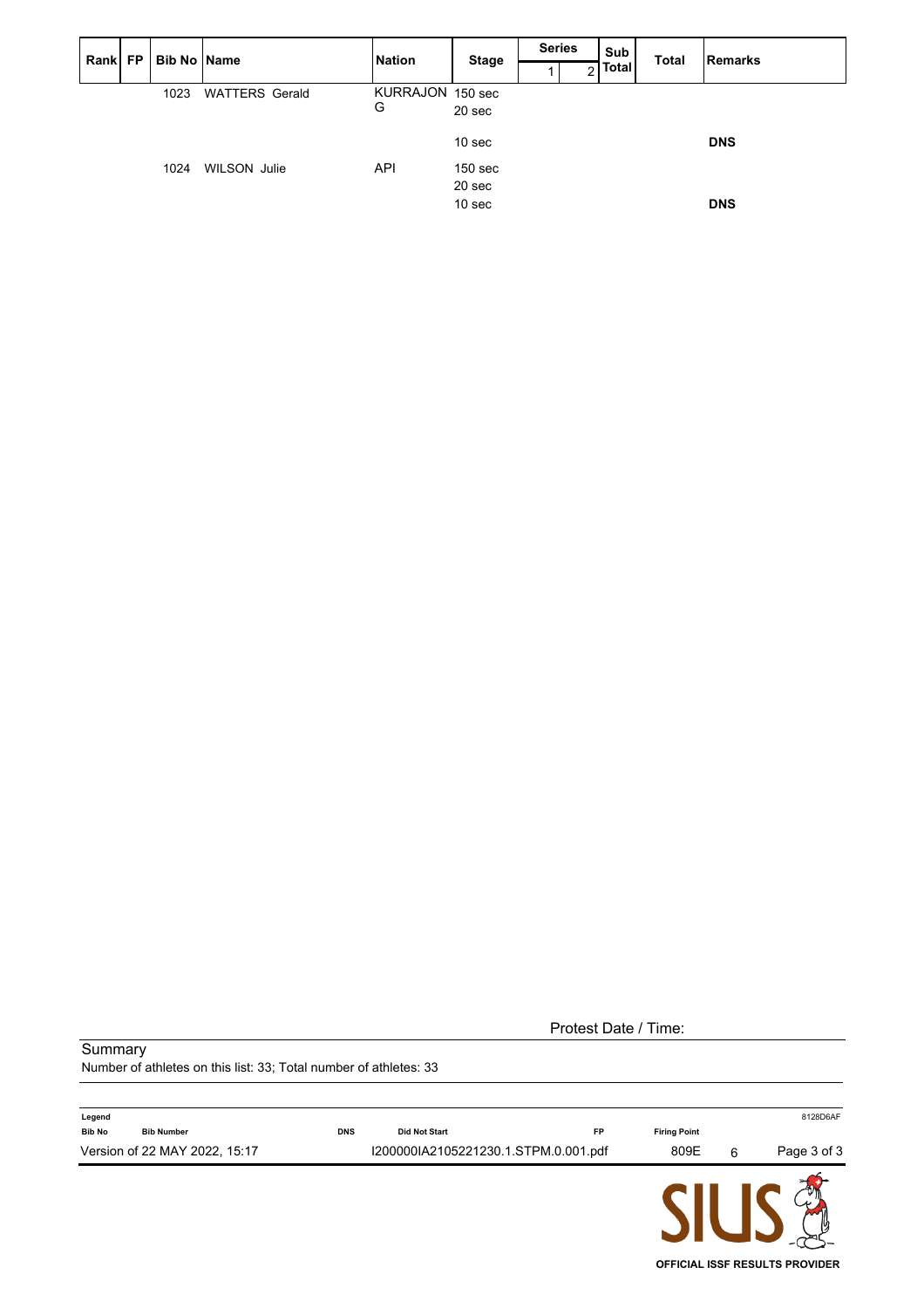

### **Genesys CMPC Competition May 2022 RESULTS 25m STANDARD PISTOL Junior**



Sydney International Shooting Centre SAT 21 MAY 2022, START TIME 12:30

|              |      | <b>Rankl Bib No IName</b> | <b>Nation</b>  |                    | <b>Series</b> |    | Sub   |            | <b>Remarks</b> |
|--------------|------|---------------------------|----------------|--------------------|---------------|----|-------|------------|----------------|
|              |      |                           |                | <b>Stage</b>       |               | 2  | Total | Total      |                |
| 1            | 1016 | <b>JARNJEVIC Daniel</b>   | <b>LEX</b>     | 150 <sub>sec</sub> | 87            | 88 | 175   |            |                |
|              |      |                           |                | 20 sec             | 85            | 81 | 166   |            |                |
|              |      |                           |                | 10 <sub>sec</sub>  | 84            | 86 | 170   | $511 - 6x$ |                |
| $\mathbf{2}$ |      | 1004 CRONBERGER Anthony   | GENESY 150 sec |                    | 72            | 85 | 157   |            |                |
|              |      |                           | s              | 20 sec             | 77            | 78 | 155   |            |                |
|              |      |                           |                | 10 <sub>sec</sub>  | 73            | 71 | 144   | $456 - 1x$ |                |
| 3            | 1017 | <b>JARNJEVIC Liam</b>     | <b>LEX</b>     | 150 <sub>sec</sub> | 49            | 77 | 126   |            |                |
|              |      |                           |                | 20 <sub>sec</sub>  | 76            | 80 | 156   |            |                |
|              |      |                           |                | 10 <sub>sec</sub>  | 67            | 57 | 124   | $406-2x$   |                |
| 4            | 1005 | <b>CRONBERGER Zachary</b> | GENESY 150 sec |                    | 62            | 61 | 123   |            |                |
|              |      |                           | S              | 20 sec             | 56            | 70 | 126   |            |                |
|              |      |                           |                | 10 <sub>sec</sub>  | 64            | 83 | 147   | $396-0x$   |                |

Summary

Number of athletes on this list: 4; Total number of athletes: 33

| Version of 22 MAY 2022, 13:32<br>I200000IA2105221230.20.STPM.0.001.pdf |           |             |
|------------------------------------------------------------------------|-----------|-------------|
|                                                                        | 809E<br>6 | Page 1 of 1 |
| Legend<br><b>Bib No</b><br><b>Bib Number</b>                           |           | 765505DF    |

**OFFICIAL ISSF RESULTS PROVIDER**

**JIC**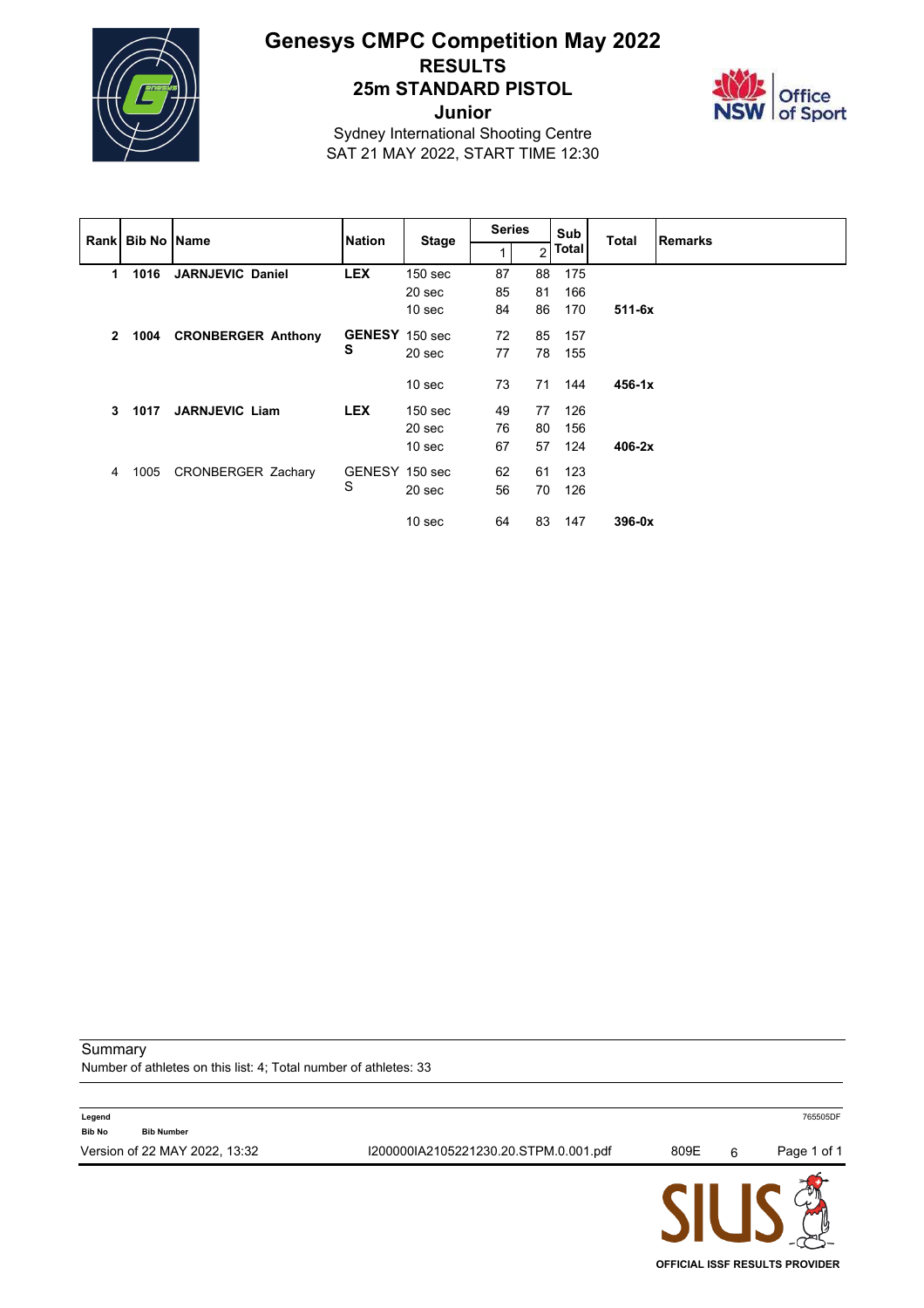

# **Genesys CMPC Competition May 2022 RESULTS 25m STANDARD PISTOL DGrade**



Sydney International Shooting Centre SAT 21 MAY 2022, START TIME 12:30

|    |                  |                               |                |                                                   | <b>Series</b>  |                | Sub                  |              |                  |
|----|------------------|-------------------------------|----------------|---------------------------------------------------|----------------|----------------|----------------------|--------------|------------------|
|    | Rank Bib No Name |                               | <b>Nation</b>  | <b>Stage</b>                                      | 1              | 2              | <b>Total</b>         | <b>Total</b> | <b>Remarks</b>   |
|    | 1 1016           | <b>JARNJEVIC Daniel</b>       | <b>LEX</b>     | 150 sec<br>20 sec<br>10 <sub>sec</sub>            | 87<br>85<br>84 | 88<br>81<br>86 | 175<br>166<br>170    | $511 - 6x$   |                  |
|    |                  | 2 1031 SHUKLA Vivek R         | <b>GENESYS</b> | 150 <sub>sec</sub><br>20 sec<br>10 <sub>sec</sub> | 83<br>77<br>78 | 92<br>77<br>70 | 175<br>154<br>148    | $477 - 3x$   |                  |
| 3  |                  | 1043 YOUNG Jennifer           | <b>CLDPC</b>   | 150 <sub>sec</sub><br>20 sec<br>10 <sub>sec</sub> | 75<br>87<br>83 | 75<br>70<br>74 | 150<br>157<br>157    | 464-1x       |                  |
| 4  |                  | 1025 NORRIS Kaye              | <b>CLDPC</b>   | 150 <sub>sec</sub><br>20 sec<br>10 sec            | 85<br>79<br>65 | 85<br>82<br>67 | 170<br>161<br>132    | 463-3x       |                  |
| 5  |                  | 1004 CRONBERGER Anthony       | <b>GENESYS</b> | 150 <sub>sec</sub><br>20 sec<br>10 <sub>sec</sub> | 72<br>77<br>73 | 85<br>78<br>71 | 157<br>155<br>144    | $456 - 1x$   |                  |
| 6  |                  | 1035 PUNALES Carlos           | <b>GENESYS</b> | 150 <sub>sec</sub><br>20 sec<br>10 <sub>sec</sub> | 82<br>72<br>57 | 83<br>79<br>67 | 165<br>151<br>124    | 440-0x       |                  |
| 7  |                  | 1028 STONE David              | <b>CNPC</b>    | 150 <sub>sec</sub><br>20 sec<br>10 sec            | 70<br>67<br>63 | 81<br>76<br>78 | 151<br>143<br>141    | $435 - 1x$   |                  |
| 8  |                  | 1040 YANG Yang                | <b>ST IVES</b> | 150 <sub>sec</sub><br>20 sec<br>10 <sub>sec</sub> | 80<br>65<br>61 | 81<br>75<br>68 | 161<br>140<br>129    | 430-3x       |                  |
| 9  |                  | 1022 AGSALDA Allan            | <b>RANGERS</b> | 150 <sub>sec</sub><br>20 sec<br>10 sec            | 77<br>68<br>68 | 83<br>56<br>68 | 160<br>124<br>136    | 420-1x       |                  |
| 10 |                  | 1017 JARNJEVIC Liam           | <b>LEX</b>     | 150 <sub>sec</sub><br>20 sec<br>10 <sub>sec</sub> | 49<br>76<br>67 | 77<br>80<br>57 | 126<br>156<br>124    | 406-2x       |                  |
| 11 |                  | 1014 ROACHE John              | <b>LEX</b>     | 150 <sub>sec</sub><br>20 sec<br>10 sec            | 69<br>68<br>53 | 68<br>61       | 137<br>84 152<br>114 | $403 - 1x$   |                  |
| 12 |                  | 1005 CRONBERGER Zachary       | <b>GENESYS</b> | 150 sec<br>20 sec<br>10 sec                       | 62<br>56<br>64 | 61<br>70<br>83 | 123<br>126<br>147    | 396-0x       |                  |
| 13 |                  | 1034 PUNALES Viviana          | <b>GENESYS</b> | 150 sec<br>20 sec<br>10 <sub>sec</sub>            | 77<br>44<br>69 | 79<br>46<br>69 | 156<br>90<br>138     | 384-0x       |                  |
| 14 |                  | 1032 GAIKWAD Vishal Vithal    | <b>GENESYS</b> | 150 <sub>sec</sub><br>20 sec<br>10 sec            | 55<br>62<br>52 | 66<br>57<br>52 | 121<br>119<br>104    | 344-0x       |                  |
|    |                  | Version of 22 MAY 2022, 13:36 |                | I200000IA2105221230.20000.STPM.0.001.pdf          |                |                |                      |              | Page 1 of 2<br>6 |

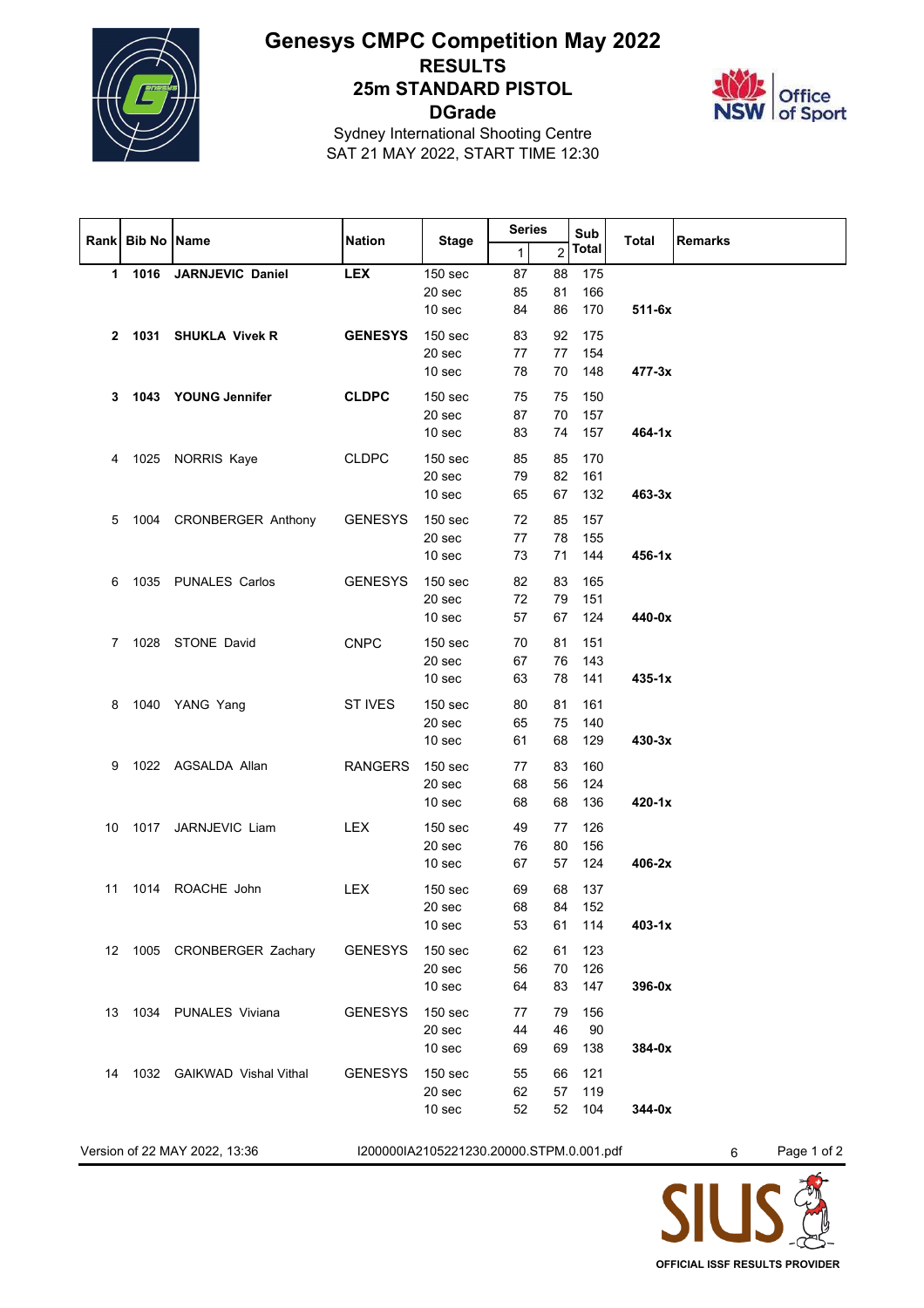|    | Rank Bib No Name |                       | <b>Nation</b>    | <b>Stage</b>       | <b>Series</b> |                | Sub          | <b>Total</b> | <b>Remarks</b> |
|----|------------------|-----------------------|------------------|--------------------|---------------|----------------|--------------|--------------|----------------|
|    |                  |                       |                  |                    |               | $\overline{2}$ | <b>Total</b> |              |                |
| 15 | 1044             | <b>PLATTS David</b>   | <b>STPC</b>      | 150 <sub>sec</sub> | 76            | 67             | 143          |              |                |
|    |                  |                       |                  | 20 sec             | 49            | 58             | 107          |              |                |
|    |                  |                       |                  | 10 <sub>sec</sub>  | 41            | 30             | 71           | $321 - 0x$   |                |
| 16 | 1007             | <b>BENTON Mick</b>    | HUBERTUS 150 sec |                    | 63            | 69             | 132          |              |                |
|    |                  |                       |                  | 20 sec             | 32            | 49             | 81           |              |                |
|    |                  |                       |                  | 10 <sub>sec</sub>  | 61            | 41             | 102          | $315 - 1x$   |                |
|    | 1023             | <b>WATTERS Gerald</b> | KURRAJON 150 sec |                    |               |                |              |              |                |
|    |                  |                       | G                | 20 sec             |               |                |              |              |                |
|    |                  |                       |                  | 10 <sub>sec</sub>  |               |                |              |              | <b>DNS</b>     |
|    | 1024             | <b>WILSON Julie</b>   | <b>API</b>       | 150 <sub>sec</sub> |               |                |              |              |                |
|    |                  |                       |                  | 20 sec             |               |                |              |              |                |
|    |                  |                       |                  | 10 <sub>sec</sub>  |               |                |              |              | <b>DNS</b>     |

Summary

Number of athletes on this list: 18; Total number of athletes: 33

|                                              |            |                                          | CIII I |   | $\mathcal{P}$ m |
|----------------------------------------------|------------|------------------------------------------|--------|---|-----------------|
| Version of 22 MAY 2022, 13:36                |            | I200000IA2105221230.20000.STPM.0.001.pdf | 809E   | 6 | Page 2 of 2     |
| Legend<br><b>Bib No</b><br><b>Bib Number</b> | <b>DNS</b> | <b>Did Not Start</b>                     |        |   | 3BFC6D93        |
|                                              |            |                                          |        |   |                 |

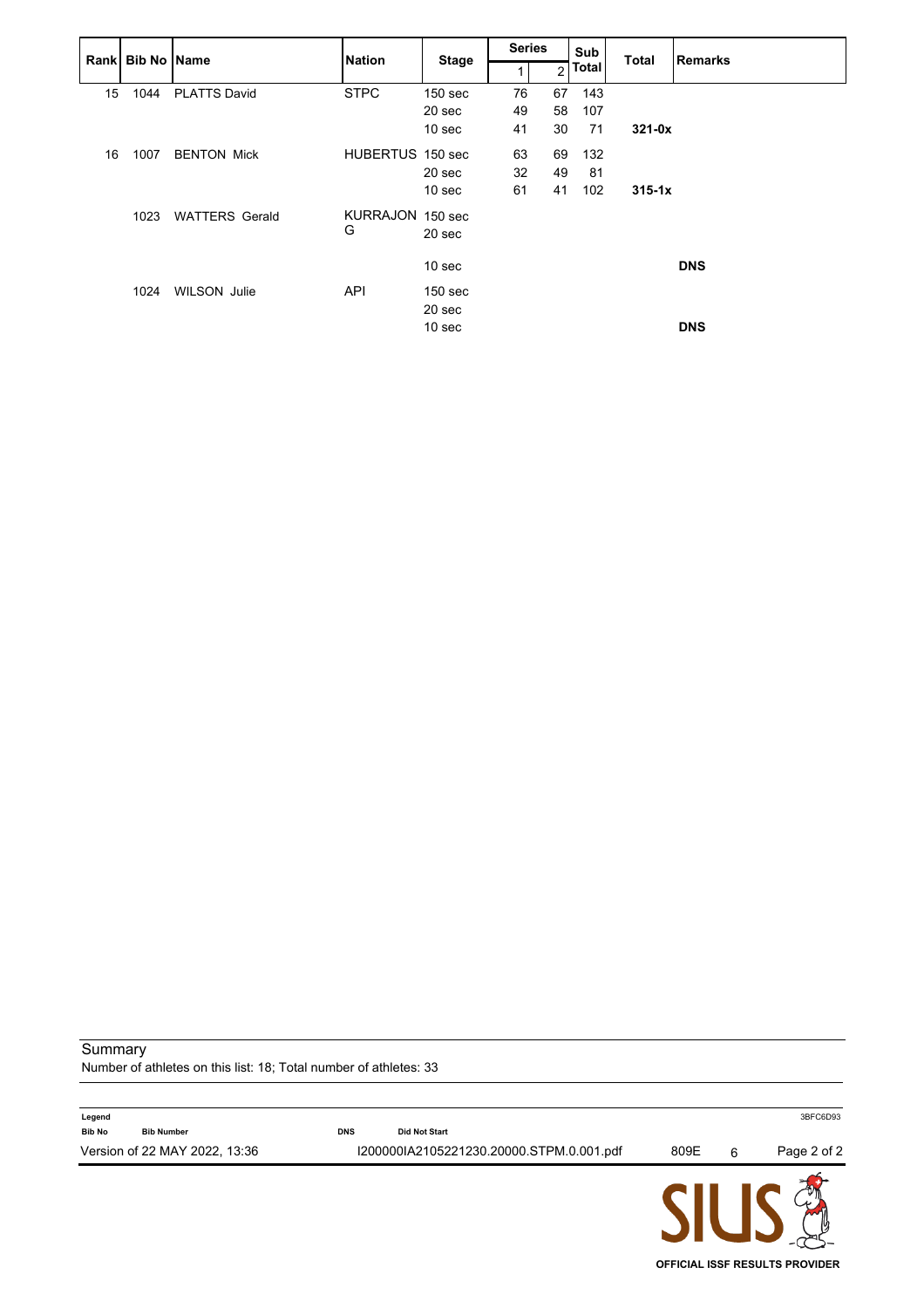

## **Genesys CMPC Competition May 2022 RESULTS 25m STANDARD PISTOL CGrade**



Sydney International Shooting Centre SAT 21 MAY 2022, START TIME 12:30

|                | Rank Bib No Name |                      | <b>Nation</b>   |                    | <b>Series</b> |                | Sub          | <b>Total</b> | <b>Remarks</b> |
|----------------|------------------|----------------------|-----------------|--------------------|---------------|----------------|--------------|--------------|----------------|
|                |                  |                      |                 | <b>Stage</b>       | 1             | $\overline{2}$ | <b>Total</b> |              |                |
| $\mathbf{1}$   |                  | 1021 ACIBAR Neil     | <b>RANGER</b>   | 150 sec            | 89            | 90             | 179          |              |                |
|                |                  |                      | s               | 20 sec             | 83            | 86             | 169          |              |                |
|                |                  |                      |                 | 10 <sub>sec</sub>  | 80            | 82             | 162          | $510-4x$     |                |
| $\mathbf{2}$   |                  | 1009 VERSTEGEN Agnes | <b>DUBBO</b>    | 150 <sub>sec</sub> | 83            | 84             | 167          |              |                |
|                |                  |                      |                 | 20 sec             | 78            | 79             | 157          |              |                |
|                |                  |                      |                 | 10 sec             | 75            | 74             | 149          | $473 - 1x$   |                |
| 3              |                  | 1019 DOBINSON Jodie  | <b>CLDPC</b>    | 150 <sub>sec</sub> | 91            | 72             | 163          |              |                |
|                |                  |                      |                 | 20 sec             | 79            | 74             | 153          |              |                |
|                |                  |                      |                 | 10 <sub>sec</sub>  | 74            | 79             | 153          | 469-3x       |                |
| 4              |                  | 1002 GEE Robert      | ST IVES         | 150 <sub>sec</sub> | 80            | 78             | 158          |              |                |
|                |                  |                      |                 | 20 sec             | 81            | 73             | 154          |              |                |
|                |                  |                      |                 | 10 <sub>sec</sub>  | 69            | 74             | 143          | $455 - 3x$   |                |
| 5              | 1037             | MASTROSERIO Domenico | ST IVES         | 150 <sub>sec</sub> | 84            | 81             | 165          |              |                |
|                |                  |                      |                 | 20 sec             | 81            | 75             | 156          |              |                |
|                |                  |                      |                 | 10 <sub>sec</sub>  | 60            | 67             | 127          | 448-0x       |                |
| 6              | 1008             | <b>BENTON Toni</b>   | HUBERTU 150 sec |                    | 83            | 77             | 160          |              |                |
|                |                  |                      | S               | 20 sec             | 66            | 85             | 151          |              |                |
|                |                  |                      |                 |                    |               |                |              |              |                |
|                |                  |                      |                 | 10 <sub>sec</sub>  | 57            | 55             | 112          | $423 - 1x$   |                |
| $\overline{7}$ | 1030             | CHANDRA Adry         | <b>CLDPC</b>    | <b>150 sec</b>     | 66            | 76             | 142          |              |                |
|                |                  |                      |                 | 20 sec             | 63            | 66             | 129          |              |                |
|                |                  |                      |                 | 10 sec             | 68            | 78             | 146          | $417 - 1x$   |                |
|                | 1011             | <b>COOPER Graeme</b> | <b>CLDPC</b>    | 150 <sub>sec</sub> |               |                |              |              |                |
|                |                  |                      |                 | 20 sec             |               |                |              |              |                |
|                |                  |                      |                 | 10 sec             |               |                |              |              | <b>DNS</b>     |

Summary

Number of athletes on this list: 8; Total number of athletes: 33

| Legend        |                               |            |                                          |      |   | 4CF4B899    |
|---------------|-------------------------------|------------|------------------------------------------|------|---|-------------|
| <b>Bib No</b> | <b>Bib Number</b>             | <b>DNS</b> | <b>Did Not Start</b>                     |      |   |             |
|               | Version of 22 MAY 2022, 13:36 |            | I200000IA2105221230.10000.STPM.0.001.pdf | 809E | 6 | Page 1 of 1 |
|               |                               |            |                                          |      |   |             |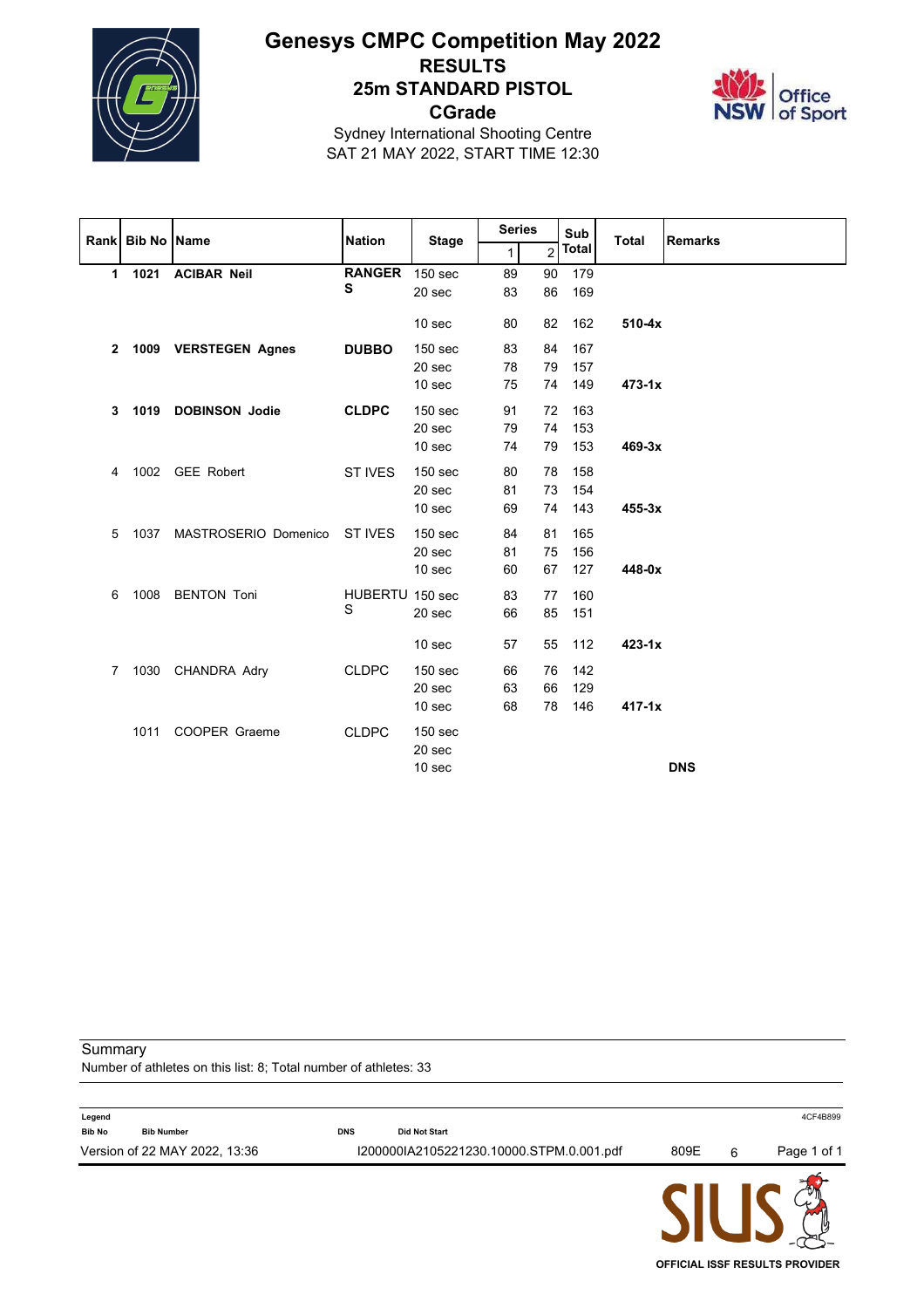

# **Genesys CMPC Competition May 2022 RESULTS 25m STANDARD PISTOL BGrade**



Sydney International Shooting Centre SAT 21 MAY 2022, START TIME 12:30

|              | Rank Bib No Name |                        | <b>Nation</b>  |                    | <b>Series</b> |                | Sub   | Total      | <b>Remarks</b> |
|--------------|------------------|------------------------|----------------|--------------------|---------------|----------------|-------|------------|----------------|
|              |                  |                        |                | <b>Stage</b>       | 1             | $\mathfrak{p}$ | Total |            |                |
| 1            | 1012             | <b>GUY Sue</b>         | <b>ST IVES</b> | 150 <sub>sec</sub> | 95            | 91             | 186   |            |                |
|              |                  |                        |                | 20 sec             | 77            | 79             | 156   |            |                |
|              |                  |                        |                | 10 sec             | 85            | 74             | 159   | $501-5x$   |                |
| $\mathbf{2}$ | 1006             | <b>CRONBERGER Brad</b> | GENESY 150 sec |                    | 90            | 81             | 171   |            |                |
|              |                  |                        | s              | 20 sec             | 76            | 90             | 166   |            |                |
|              |                  |                        |                | 10 <sub>sec</sub>  | 82            | 81             | 163   | $500-5x$   |                |
| 3            |                  | 1013 GUY Steve         | <b>ST IVES</b> | 150 <sub>sec</sub> | 82            | 89             | 171   |            |                |
|              |                  |                        |                | 20 sec             | 79            | 78             | 157   |            |                |
|              |                  |                        |                | 10 <sub>sec</sub>  | 85            | 87             | 172   | $500-3x$   |                |
| 4            | 1018             | THADAPRASIT Mat        | <b>CLDPC</b>   | 150 <sub>sec</sub> | 80            | 85             | 165   |            |                |
|              |                  |                        |                | 20 sec             | 81            | 84             | 165   |            |                |
|              |                  |                        |                | 10 <sub>sec</sub>  | 73            | 76             | 149   | 479-3x     |                |
| 5            | 1039             | PARRINELLI Bill        | ST IVES        | 150 <sub>sec</sub> | 82            | 85             | 167   |            |                |
|              |                  |                        |                | 20 sec             | 84            | 76             | 160   |            |                |
|              |                  |                        |                | 10 <sub>sec</sub>  | 70            | 81             | 151   | $478 - 1x$ |                |
| 6            | 1020             | <b>WILLIS</b> Jackie   | ST IVES        | 150 <sub>sec</sub> | 76            | 80             | 156   |            |                |
|              |                  |                        |                | 20 sec             | 65            | 73             | 138   |            |                |
|              |                  |                        |                | 10 <sub>sec</sub>  | 58            | 71             | 129   | $423 - 4x$ |                |

Summary

Number of athletes on this list: 6; Total number of athletes: 33

| Page 1 of 1 |
|-------------|
|             |
| FC719DBB    |
|             |

JK **OFFICIAL ISSF RESULTS PROVIDER**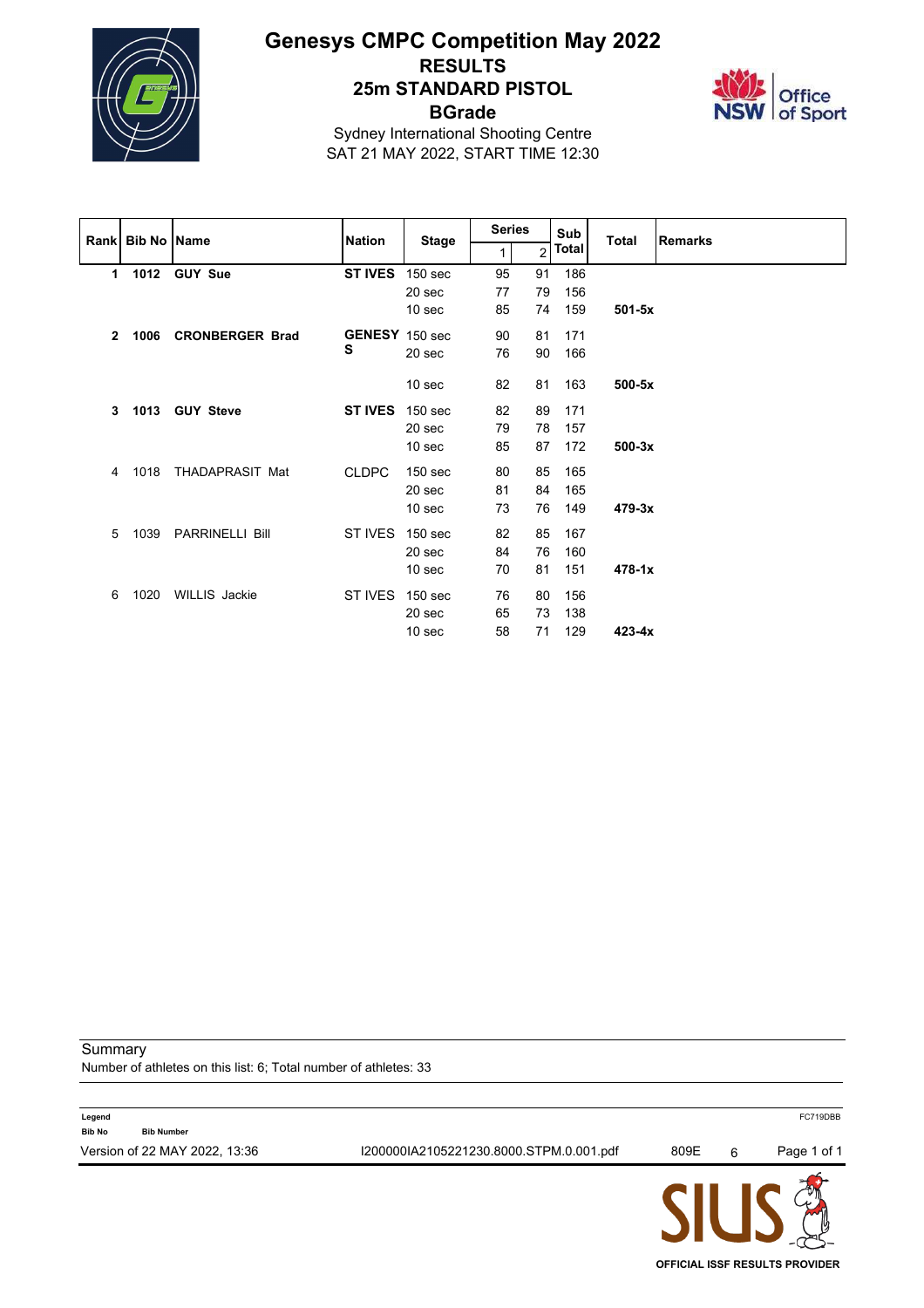

## **Genesys CMPC Competition May 2022 RESULTS 25m STANDARD PISTOL AGrade**



Sydney International Shooting Centre SAT 21 MAY 2022, START TIME 12:30

| Rank Bib No Name |                    | <b>Nation</b> | <b>Stage</b>      | <b>Series</b> |    | Sub   | <b>Total</b> | Remarks |
|------------------|--------------------|---------------|-------------------|---------------|----|-------|--------------|---------|
|                  |                    |               |                   |               | ⌒  | Total |              |         |
| 1010             | <b>MOORE David</b> |               | SYDNE 150 sec     | 95            | 95 | 190   |              |         |
|                  |                    | Υ             | 20 <sub>sec</sub> | 88            | 89 | 177   |              |         |
|                  |                    |               | 10 <sub>sec</sub> | 77            | 86 | 163   | $530-4x$     |         |

**Summary** 

Number of athletes on this list: 1; Total number of athletes: 33

|                                              |                                         | <b>CILIC</b> |   |             |
|----------------------------------------------|-----------------------------------------|--------------|---|-------------|
| Version of 22 MAY 2022, 13:35                | I200000IA2105221230.4000.STPM.0.001.pdf | 809E         | 6 | Page 1 of 1 |
| Legend<br><b>Bib No</b><br><b>Bib Number</b> |                                         |              |   | A91F46C0    |
|                                              |                                         |              |   |             |

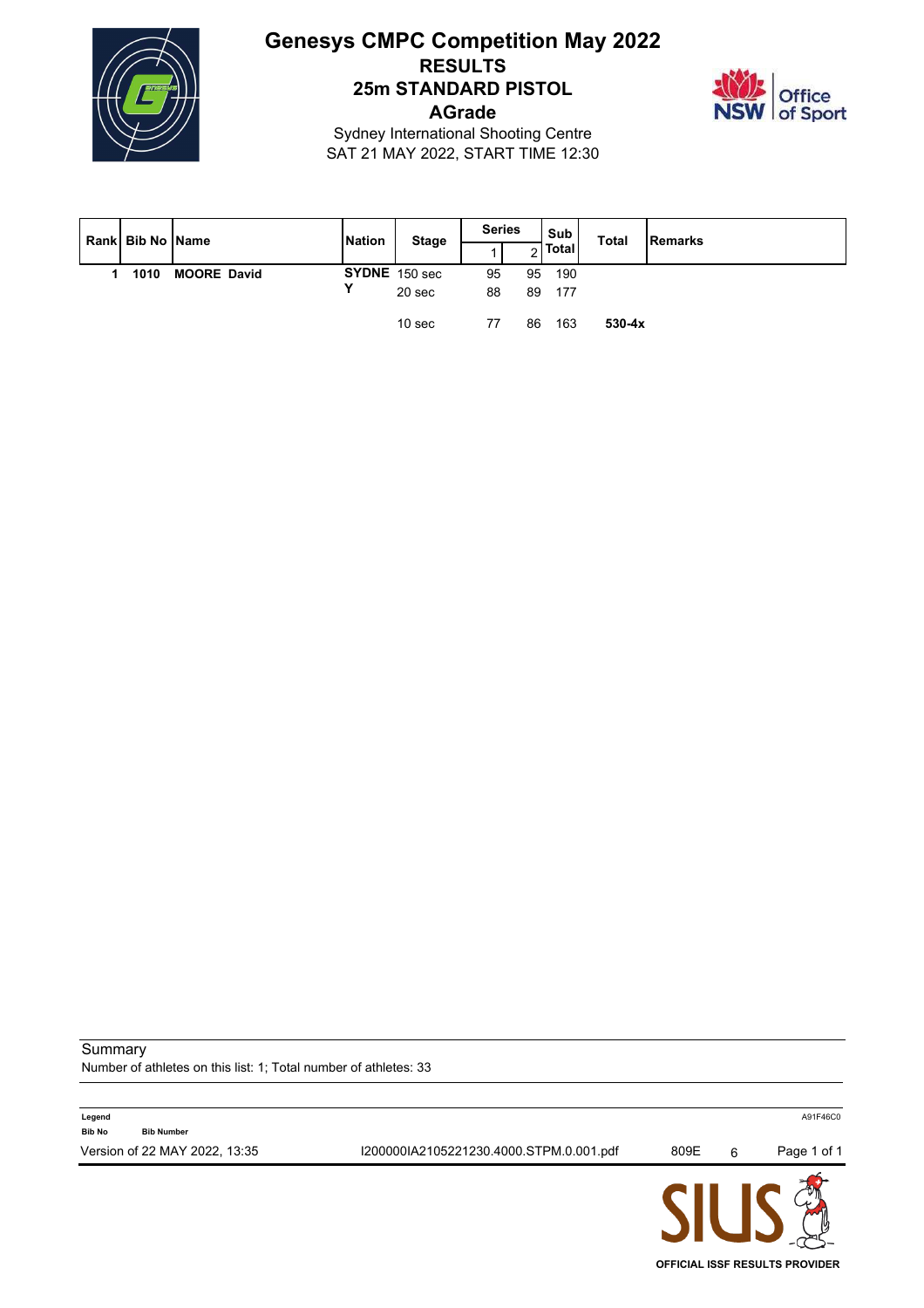

# **Genesys CMPC Competition May 2022 RESULTS 50m PISTOL Individual**



Sydney International Shooting Centre SAT 21 MAY 2022, START TIME 10:00

## **REVISED**

|                | <b>Rank Bib No Name</b> |                        | <b>Nation</b>       |    |                | <b>Series</b> |    |    |    | <b>Total</b> | <b>Remarks</b> |
|----------------|-------------------------|------------------------|---------------------|----|----------------|---------------|----|----|----|--------------|----------------|
|                |                         |                        |                     | 1  | 2 <sup>1</sup> | $\mathbf{3}$  | 4  | 5  | 6  |              |                |
| 1              | 1010                    | <b>MOORE David</b>     | <b>SYDNEY</b>       | 86 | 87             | 84            | 83 | 91 | 83 | $514-5x$     |                |
| $\overline{2}$ | 1042                    | <b>ZHANG Edward</b>    | <b>BURILDA</b>      | 82 | 77             | 87            | 80 | 85 | 75 | 486-3x       |                |
| 3              | 1021                    | <b>ACIBAR Neil</b>     | <b>RANGER</b><br>S  | 69 | 79             | 74            | 71 | 77 | 83 | $453-3x$     |                |
| 4              | 1016                    | JARNJEVIC Daniel       | <b>LEX</b>          | 69 | 77             | 78            | 84 | 74 | 71 | 453-2x       |                |
| 5              | 1009                    | <b>VERSTEGEN Agnes</b> | <b>DUBBO</b>        | 68 | 69             | 70            | 80 | 70 | 77 | $434-2x$     |                |
| 6              | 1037                    | MASTROSERIO Domenico   | <b>ST IVES</b>      | 79 | 80             | 79            | 64 | 59 | 71 | 432-2x       |                |
| 7              | 1039                    | <b>PARRINELLI Bill</b> | ST IVES             | 72 | 73             | 74            | 70 | 65 | 74 | $428-2x$     |                |
| 8              | 1008                    | <b>BENTON Toni</b>     | <b>HUBERTU</b><br>S | 73 | 74             | 67            | 68 | 76 | 64 | $422 - 4x$   |                |
| 9              | 1002                    | <b>GEE Robert</b>      | ST IVES             | 67 | 76             | 78            | 69 | 66 | 65 | $421-0x$     |                |
| 10             | 1028                    | STONE David            | <b>CNPC</b>         | 79 | 71             | 70            | 70 | 63 | 63 | $416-1x$     |                |
| 11             | 1022                    | AGSALDA Allan          | <b>RANGERS</b>      | 60 | 56             | 64            | 59 | 58 | 65 | $362-0x$     |                |
| 12             | 1035                    | <b>PUNALES Carlos</b>  | <b>GENESYS</b>      | 55 | 56             | 69            | 65 | 58 | 56 | $359 - 1x$   |                |
| 13             | 1033                    | <b>LEMON Jim</b>       | <b>RANGERS</b>      | 57 | 41             | 47            | 52 | 31 | 34 | $262-0x$     |                |
| 14             | 1007                    | <b>BENTON Mick</b>     | <b>HUBERTU</b><br>S | 43 | 49             | 45            | 53 | 46 | 14 | $250 - 0x$   |                |
|                | 1011                    | COOPER Graeme          | <b>CLDPC</b>        |    |                |               |    |    |    |              | <b>DNS</b>     |

**Summary** 

 $\overline{a}$ 

Number of athletes on this list: 15; Total number of athletes: 15

|                                              |            |                                    | CII K |             |
|----------------------------------------------|------------|------------------------------------|-------|-------------|
| Version of 22 MAY 2022, 11:36                |            | I200000IA2105221000.1.FP.0.002.pdf | 809E  | Page 1 of 1 |
| Legend<br><b>Bib No</b><br><b>Bib Number</b> | <b>DNS</b> | <b>Did Not Start</b>               |       | 91F98678    |

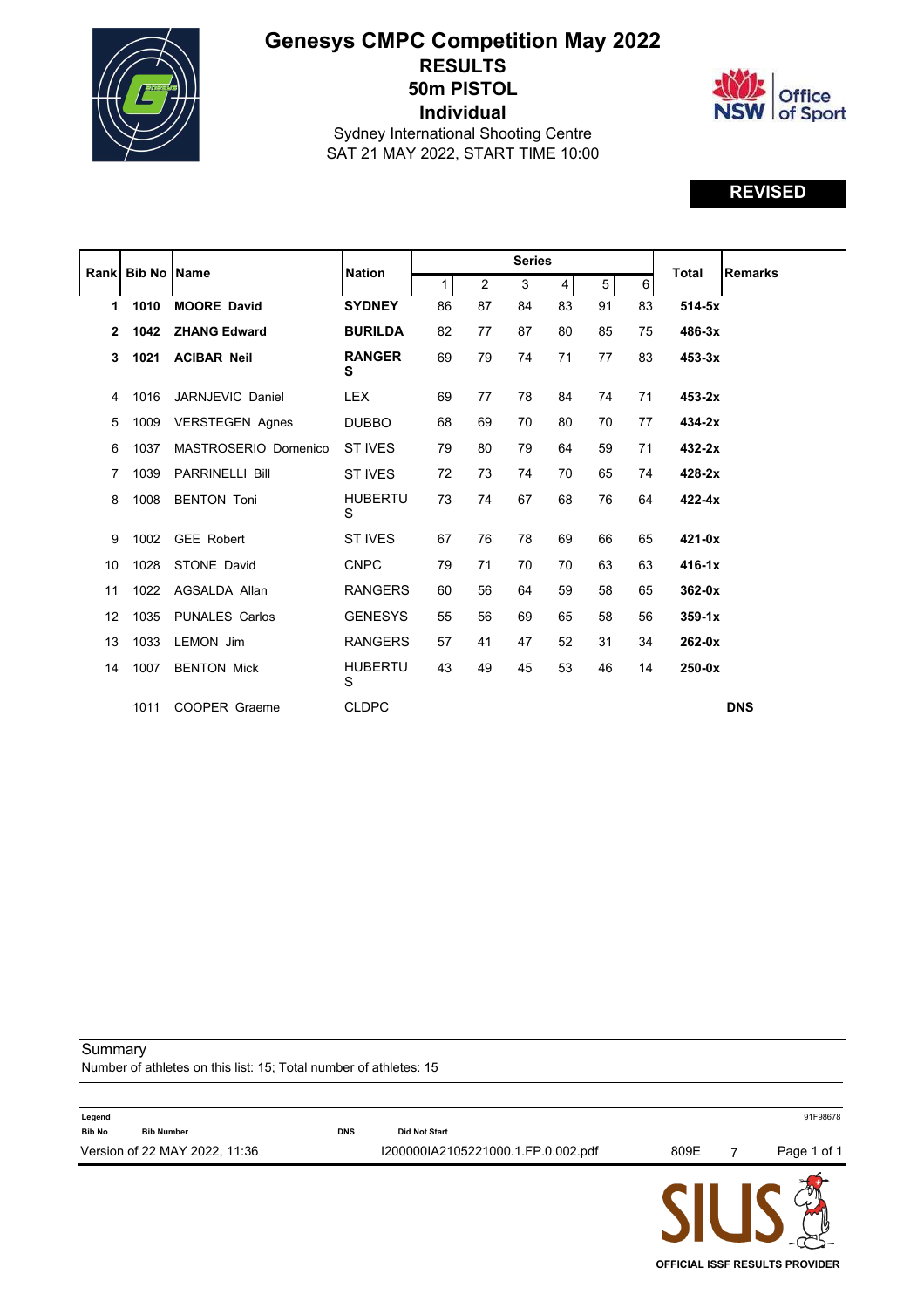

## **Genesys CMPC Competition May 2022 RESULTS 50m PISTOL DGrade**



Sydney International Shooting Centre SAT 21 MAY 2022, START TIME 10:00

## **REVISED**

|               |      | <b>Rankl Bib No IName</b> | <b>Nation</b>       |    |    | <b>Series</b> |    |    | Total | <b>Remarks</b> |            |
|---------------|------|---------------------------|---------------------|----|----|---------------|----|----|-------|----------------|------------|
|               |      |                           |                     |    | 2  | 3             | 4  | 5  | 6     |                |            |
| 1             | 1021 | <b>ACIBAR Neil</b>        | <b>RANGER</b><br>S  | 69 | 79 | 74            | 71 | 77 | 83    | $453-3x$       |            |
| $\mathcal{P}$ | 1022 | <b>AGSALDA Allan</b>      | <b>RANGER</b><br>s  | 60 | 56 | 64            | 59 | 58 | 65    | $362-0x$       |            |
| 3             | 1035 | <b>PUNALES Carlos</b>     | <b>GENESYS</b>      | 55 | 56 | 69            | 65 | 58 | 56    | $359 - 1x$     |            |
| 4             | 1033 | LEMON Jim                 | <b>RANGERS</b>      | 57 | 41 | 47            | 52 | 31 | 34    | $262-0x$       |            |
| 5.            | 1007 | <b>BENTON Mick</b>        | <b>HUBERTU</b><br>S | 43 | 49 | 45            | 53 | 46 | 14    | $250-0x$       |            |
|               | 1011 | COOPER Graeme             | <b>CLDPC</b>        |    |    |               |    |    |       |                | <b>DNS</b> |

Summary

Number of athletes on this list: 6; Total number of athletes: 15

|                         |                               |            |                                        |      | $\sim$      |
|-------------------------|-------------------------------|------------|----------------------------------------|------|-------------|
|                         | Version of 22 MAY 2022, 11:36 |            | I200000IA2105221000.20000.FP.0.002.pdf | 809E | Page 1 of 1 |
| Legend<br><b>Bib No</b> | <b>Bib Number</b>             | <b>DNS</b> | <b>Did Not Start</b>                   |      | 6CD072DC    |

**PICDIC OFFICIAL ISSF RESULTS PROVIDER**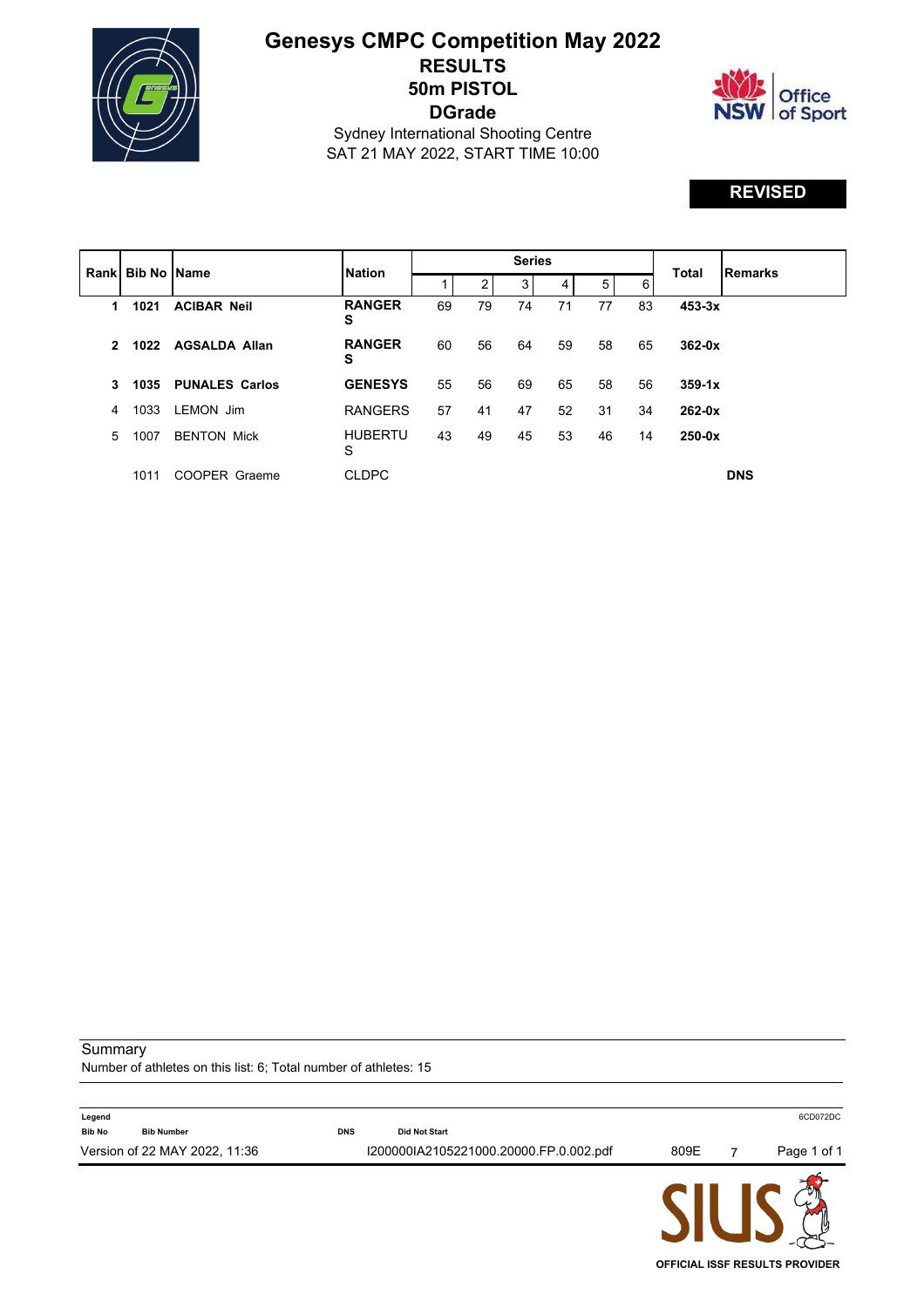

## **Genesys CMPC Competition May 2022 RESULTS 50m PISTOL CGrade**



Sydney International Shooting Centre SAT 21 MAY 2022, START TIME 10:00

|              | <b>Rankl Bib No IName</b> |                                    | <b>Nation</b>       |    |    | <b>Series</b> |    |    |    |            | Remarks |
|--------------|---------------------------|------------------------------------|---------------------|----|----|---------------|----|----|----|------------|---------|
|              |                           |                                    |                     |    | 2  | 3             | 4  | 5  | 6  | Total      |         |
| 1.           | 1016                      | <b>JARNJEVIC Daniel</b>            | <b>LEX</b>          | 69 | 77 | 78            | 84 | 74 | 71 | $453 - 2x$ |         |
| $\mathbf{2}$ | 1009                      | <b>VERSTEGEN Agnes</b>             | <b>DUBBO</b>        | 68 | 69 | 70            | 80 | 70 | 77 | $434 - 2x$ |         |
| 3            | 1037                      | <b>MASTROSERIO Domenico STIVES</b> |                     | 79 | 80 | 79            | 64 | 59 | 71 | $432 - 2x$ |         |
| 4            | 1008                      | <b>BENTON Toni</b>                 | <b>HUBERTU</b><br>S | 73 | 74 | 67            | 68 | 76 | 64 | $422 - 4x$ |         |
| 5.           | 1002                      | <b>GEE Robert</b>                  | ST IVES             | 67 | 76 | 78            | 69 | 66 | 65 | $421 - 0x$ |         |
| 6            | 1028                      | STONE David                        | <b>CNPC</b>         | 79 | 71 | 70            | 70 | 63 | 63 | $416 - 1x$ |         |

Summary

Number of athletes on this list: 6; Total number of athletes: 14

|               |                               |                                        | <b>CILIA</b> |             |
|---------------|-------------------------------|----------------------------------------|--------------|-------------|
|               | Version of 22 MAY 2022, 11:27 | I200000IA2105221000.10000.FP.0.001.pdf | 809E         | Page 1 of 1 |
| <b>Bib No</b> | <b>Bib Number</b>             |                                        |              |             |
| Legend        |                               |                                        |              | A2D9A672    |

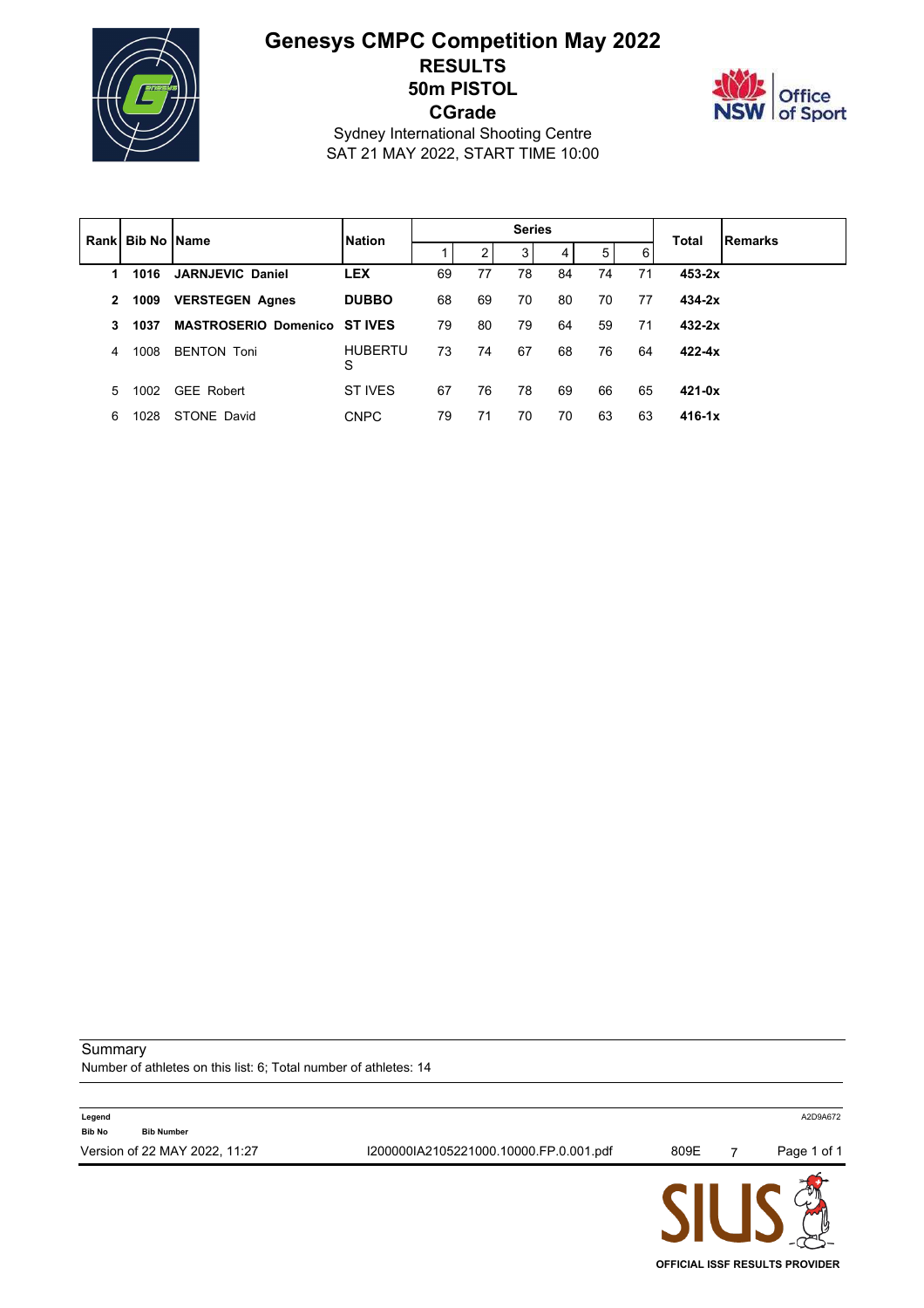

## **Genesys CMPC Competition May 2022 RESULTS 50m PISTOL BGrade**



Sydney International Shooting Centre SAT 21 MAY 2022, START TIME 10:00

|   | I Rankl Bib No IName | <b>Nation</b>          |                    |    | <b>Series</b> |    |    |    | <b>Total</b> | <b>Remarks</b> |  |
|---|----------------------|------------------------|--------------------|----|---------------|----|----|----|--------------|----------------|--|
|   |                      |                        |                    |    | 2             | 3  | 4  | 5  | 6            |                |  |
| 1 | 1010                 | <b>MOORE David</b>     | <b>SYDNE</b><br>Υ  | 86 | 87            | 84 | 83 | 91 | 83           | $514 - 5x$     |  |
| 2 | 1042                 | <b>ZHANG Edward</b>    | <b>BURILD</b><br>А | 82 | 77            | 87 | 80 | 85 | 75           | $486 - 3x$     |  |
| 3 | 1039                 | <b>PARRINELLI Bill</b> | <b>ST IVES</b>     | 72 | 73            | 74 | 70 | 65 | 74           | $428 - 2x$     |  |

Summary

Number of athletes on this list: 3; Total number of athletes: 14

|               |                               |                                       | <b>ALL LA</b> |             |
|---------------|-------------------------------|---------------------------------------|---------------|-------------|
|               | Version of 22 MAY 2022, 11:26 | I200000IA2105221000.8000.FP.0.001.pdf | 809E          | Page 1 of 1 |
| <b>Bib No</b> | <b>Bib Number</b>             |                                       |               |             |
| Legend        |                               |                                       |               | 56252E1F    |

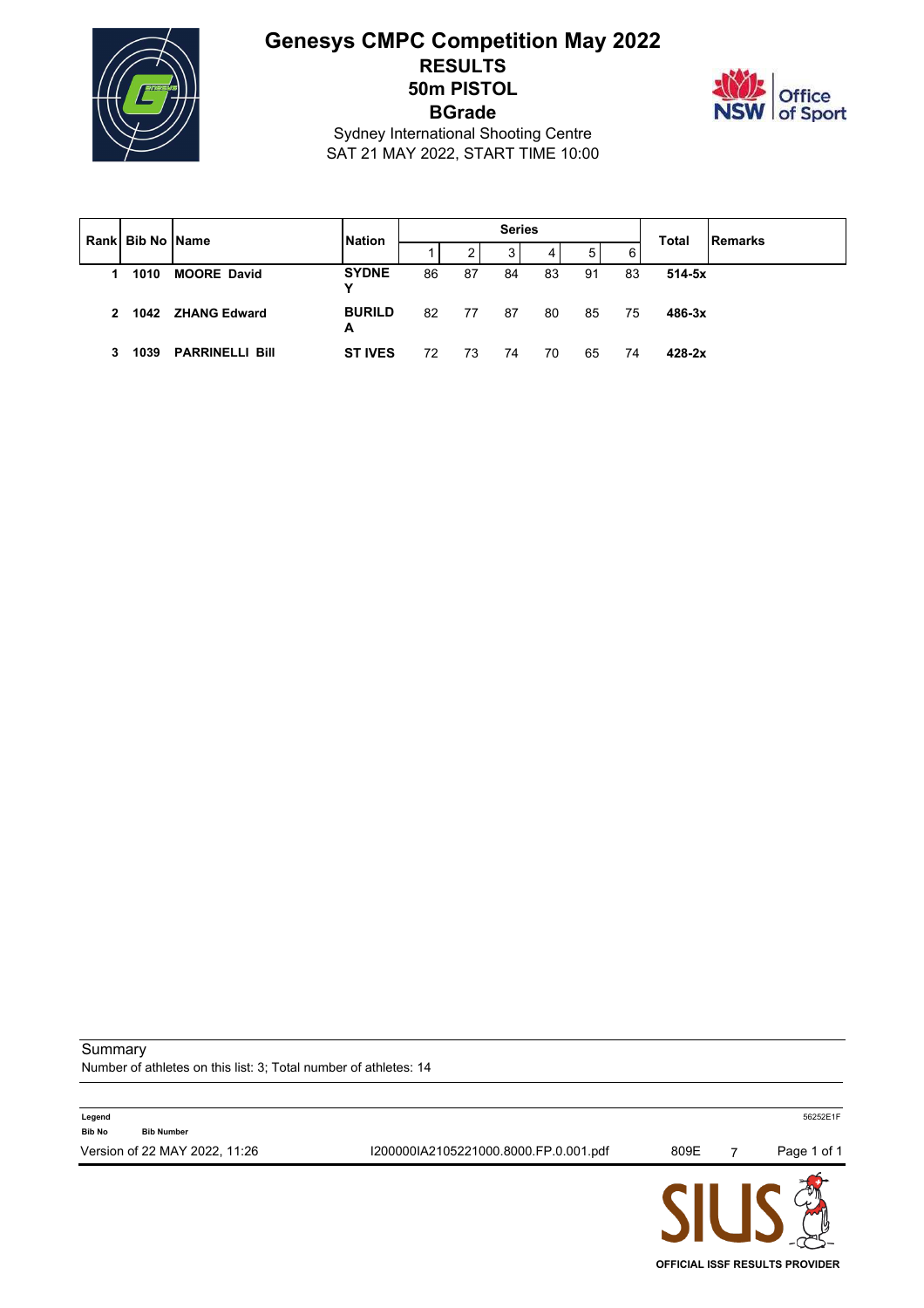

# **Genesys CMPC Competition May 2022 RESULTS 10m AIR PISTOL WOMEN JUNIOR Qualification Stage**



Sydney International Shooting Centre SAT 21 MAY 2022, START TIME 15:00

| <b>Bib No Name</b><br>Rankl |      |                       | <b>Nation</b>      |    |    | <b>Series</b> |    |    |    | Total      | Remarks |
|-----------------------------|------|-----------------------|--------------------|----|----|---------------|----|----|----|------------|---------|
|                             |      |                       |                    |    | 2  | 3             | 4  | 5  | 6  |            |         |
|                             | 1027 | NORRIS Alyssa         | <b>CLDPC</b>       | 92 | 89 | 88            | 92 | 89 | 84 | $534 - 7x$ |         |
| 2                           | 1041 | MISHRA Ambeikaa       | <b>GENESY</b><br>S | 78 | 83 | 62            | 61 | 67 | 61 | $412 - 3x$ |         |
| 3                           | 1045 | <b>PLATTS Caitlin</b> | <b>STPC</b>        | 64 | 68 | 53            | 67 | 64 | 65 | $381 - 1x$ |         |

**Summary** 

 $\overline{a}$ 

Number of athletes on this list: 3; Total number of athletes: 3

| Q300000IA2105221500.1.APWJ.0.001.pdf<br>Version of 22 MAY 2022, 16:16<br>809E<br>5 | Page 1 of 1 |
|------------------------------------------------------------------------------------|-------------|
|                                                                                    |             |
| Legend<br><b>Bib No</b><br><b>Bib Number</b>                                       | 2B682AFA    |
|                                                                                    |             |

JK **OFFICIAL ISSF RESULTS PROVIDER**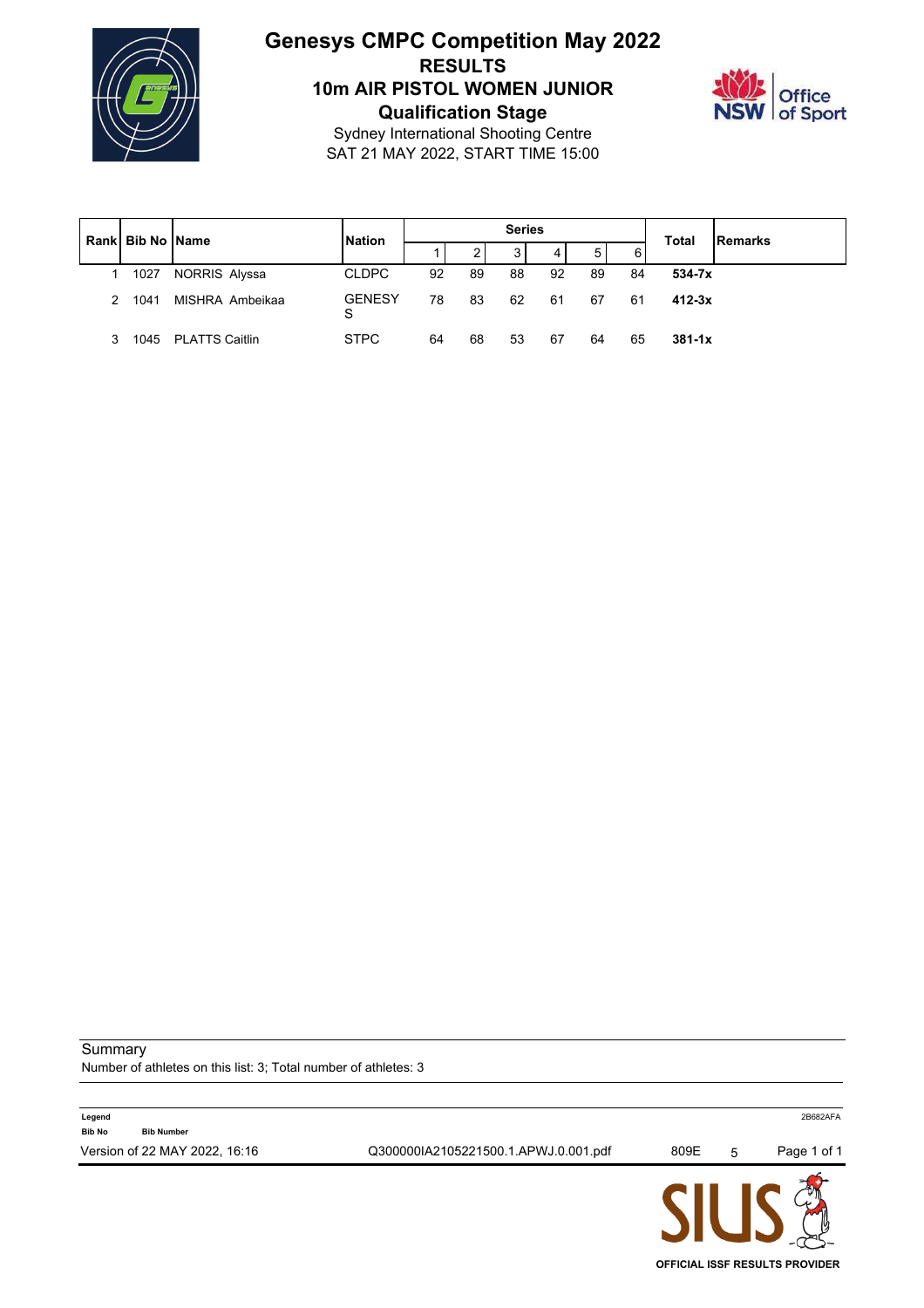

### **Genesys CMPC Competition May 2022 RESULTS 10m AIR PISTOL WOMEN JUNIOR DGrade**



Sydney International Shooting Centre SAT 21 MAY 2022, START TIME 15:00

| Rankl Bib No IName |      | <b>Nation</b>       |                    |        | <b>Series</b> |    |    |    | <b>Total</b> | Remarks    |  |
|--------------------|------|---------------------|--------------------|--------|---------------|----|----|----|--------------|------------|--|
|                    |      |                     |                    | ົ<br>ے | 2             | 4  | 5  | 6  |              |            |  |
|                    | 1041 | MISHRA Ambeikaa     | <b>GENESY</b><br>S | 78     | 83            | 62 | 61 | 67 | -61          | $412 - 3x$ |  |
|                    |      | 1045 PLATTS Caitlin | <b>STPC</b>        | 64     | 68            | 53 | 67 | 64 | 65           | $381 - 1x$ |  |

**Summary** 

Number of athletes on this list: 2; Total number of athletes: 3

| Version of 22 MAY 2022, 16:27<br>Q300000IA2105221500.20000.APWJ.0.001.pdf<br>809E | 5 |             |
|-----------------------------------------------------------------------------------|---|-------------|
|                                                                                   |   | Page 1 of 1 |
| <b>Bib No</b><br><b>Bib Number</b>                                                |   |             |
| Legend                                                                            |   | A3A156B1    |

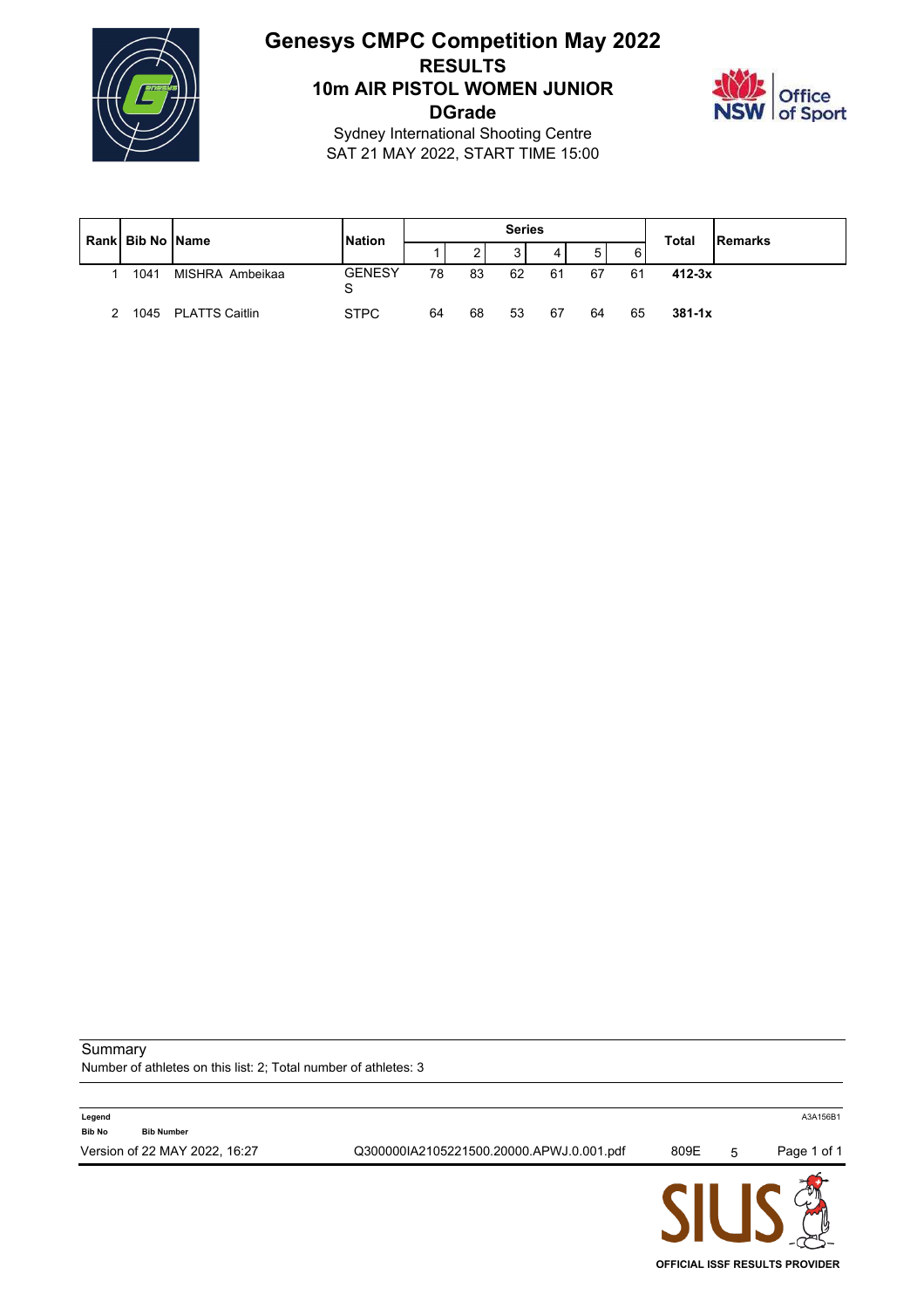

# **Genesys CMPC Competition May 2022 RESULTS 10m AIR PISTOL WOMEN JUNIOR BGrade**



Sydney International Shooting Centre SAT 21 MAY 2022, START TIME 15:00

| Rank Bib No Name |      |               | <b>Natio</b>          |    |    | <b>Series</b> |    |    |    | <b>Total</b> | Remarks |
|------------------|------|---------------|-----------------------|----|----|---------------|----|----|----|--------------|---------|
|                  |      |               | n                     |    | -  | ັ             |    |    | 6  |              |         |
|                  | 1027 | NORRIS Alyssa | <b>CLDP</b><br>⌒<br>ັ | 92 | 89 | 88            | 92 | 89 | 84 | 534-7x       |         |

**Summary** 

Number of athletes on this list: 1; Total number of athletes: 3

| Version of 22 MAY 2022, 16:26      | Q300000IA2105221500.8000.APWJ.0.001.pdf | 809E | 5 | Page 1 of 1 |
|------------------------------------|-----------------------------------------|------|---|-------------|
| <b>Bib No</b><br><b>Bib Number</b> |                                         |      |   |             |
| Legend                             |                                         |      |   | 10EB9671    |

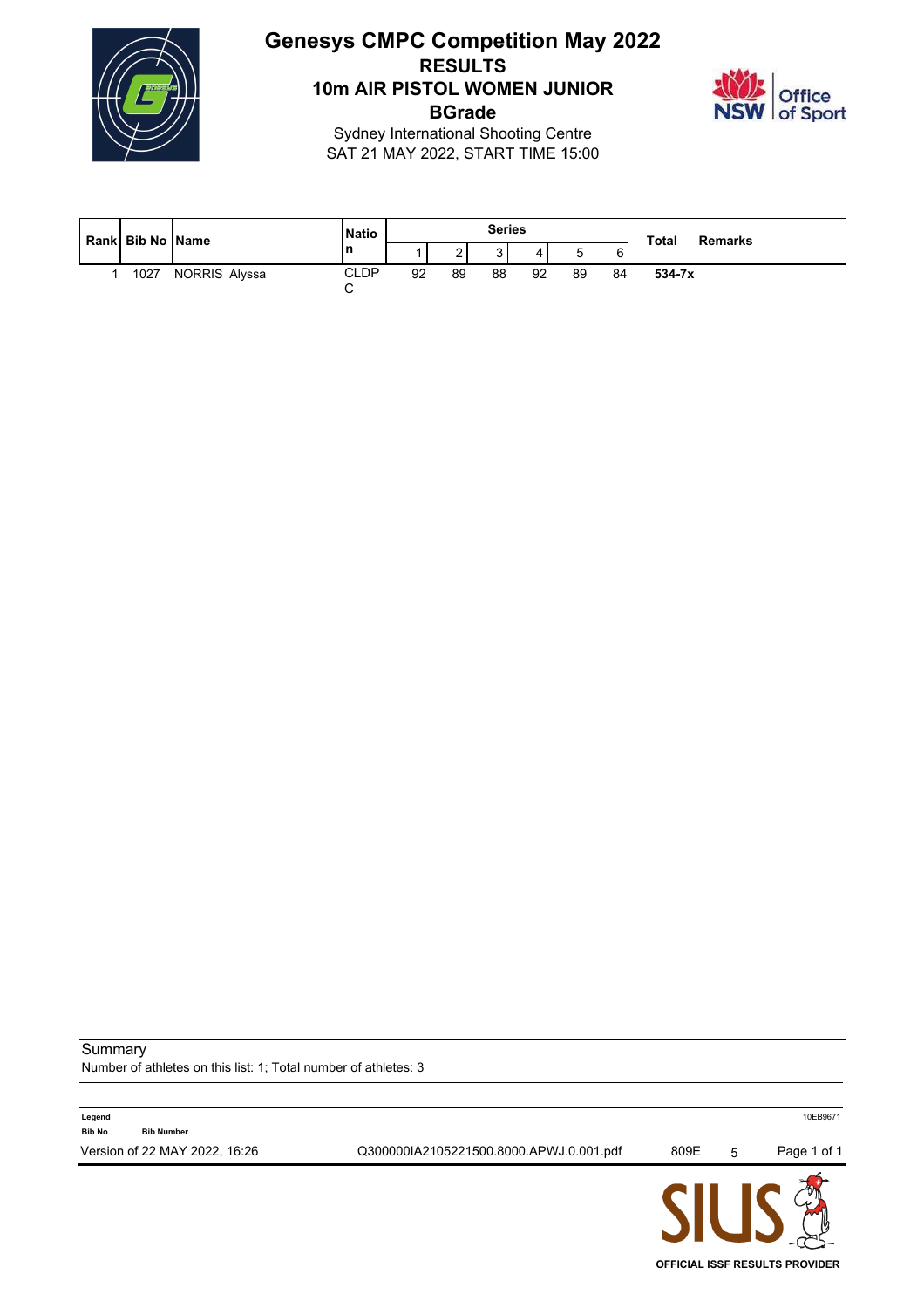

## **Genesys CMPC Competition May 2022 RESULTS 10m AIR PISTOL WOMEN Qualification Stage**



Sydney International Shooting Centre SAT 21 MAY 2022, START TIME 15:00

|                 |                  |                          |                    |    |    | <b>Series</b> |    |    |    |              |                |    |
|-----------------|------------------|--------------------------|--------------------|----|----|---------------|----|----|----|--------------|----------------|----|
|                 | Rank Bib No Name |                          | <b>Nation</b>      |    | 2  | 3             | 4  | 5  | 6  | <b>Total</b> | <b>Remarks</b> |    |
| $\mathbf 1$     | 1012             | GUY Sue                  | <b>ST IVES</b>     | 90 | 92 | 91            | 89 | 89 | 94 | $545 - 1x$   |                | QF |
| 2               | 1018             | <b>THADAPRASIT Mat</b>   | <b>CLDPC</b>       | 88 | 86 | 90            | 91 | 92 | 93 | 540-9x       |                | QF |
| 3               | 1025             | NORRIS Kaye              | <b>CLDPC</b>       | 91 | 93 | 85            | 82 | 89 | 87 | $527 - 5x$   |                | QF |
| 4               | 1003             | <b>CRONBERGER Karen</b>  | <b>GENESY</b><br>S | 82 | 85 | 87            | 86 | 93 | 85 | 518-6x       |                | QF |
| 5               | 1015             | JARNJEVIC Lyndal         | <b>LEX</b>         | 89 | 83 | 87            | 88 | 84 | 84 | $515-2x$     |                | QF |
| 6               | 1019             | <b>DOBINSON Jodie</b>    | <b>CLDPC</b>       | 79 | 86 | 84            | 83 | 87 | 89 | 508-6x       |                | QF |
| 7               | 1009             | <b>VERSTEGEN Agnes</b>   | <b>DUBBO</b>       | 83 | 85 | 84            | 83 | 82 | 88 | $505-4x$     |                | QF |
| 8               | 1043             | YOUNG Jennifer           | <b>CLDPC</b>       | 79 | 77 | 79            | 88 | 85 | 88 | 496-2x       |                | QF |
| 9               | 1020             | <b>WILLIS</b> Jackie     | <b>ST IVES</b>     | 79 | 78 | 85            | 86 | 83 | 84 | 495-3x       |                |    |
| 10 <sup>1</sup> | 1034             | <b>PUNALES Viviana</b>   | <b>GENESY</b><br>S | 86 | 77 | 84            | 79 | 82 | 84 | 492-5x       |                |    |
| 11              | 1038             | LAYTON Ingrid            | <b>GENESY</b><br>S | 82 | 70 | 75            | 64 | 80 | 69 | 440-2x       |                |    |
| 12              | 1036             | <b>ZEPPIERI Patrizia</b> | <b>GENESY</b><br>S | 71 | 74 | 78            | 76 | 70 | 65 | $434-1x$     |                |    |
|                 | 1024             | <b>WILSON Julie</b>      | <b>API</b>         |    |    |               |    |    |    |              | <b>DNS</b>     |    |

**Summary** 

Number of athletes on this list: 13; Total number of athletes: 13

|               |                                                    |            | Q000000IA2105221500.1.APW.0.001.pdf |    | CII IC                             | 4 | Page 1 of 1 |
|---------------|----------------------------------------------------|------------|-------------------------------------|----|------------------------------------|---|-------------|
| <b>Bib No</b> | <b>Bib Number</b><br>Version of 22 MAY 2022, 16:11 | <b>DNS</b> | <b>Did Not Start</b>                | QF | <b>Qualified for Final</b><br>809E |   |             |
| Legend        |                                                    |            |                                     |    |                                    |   | 94E1D087    |

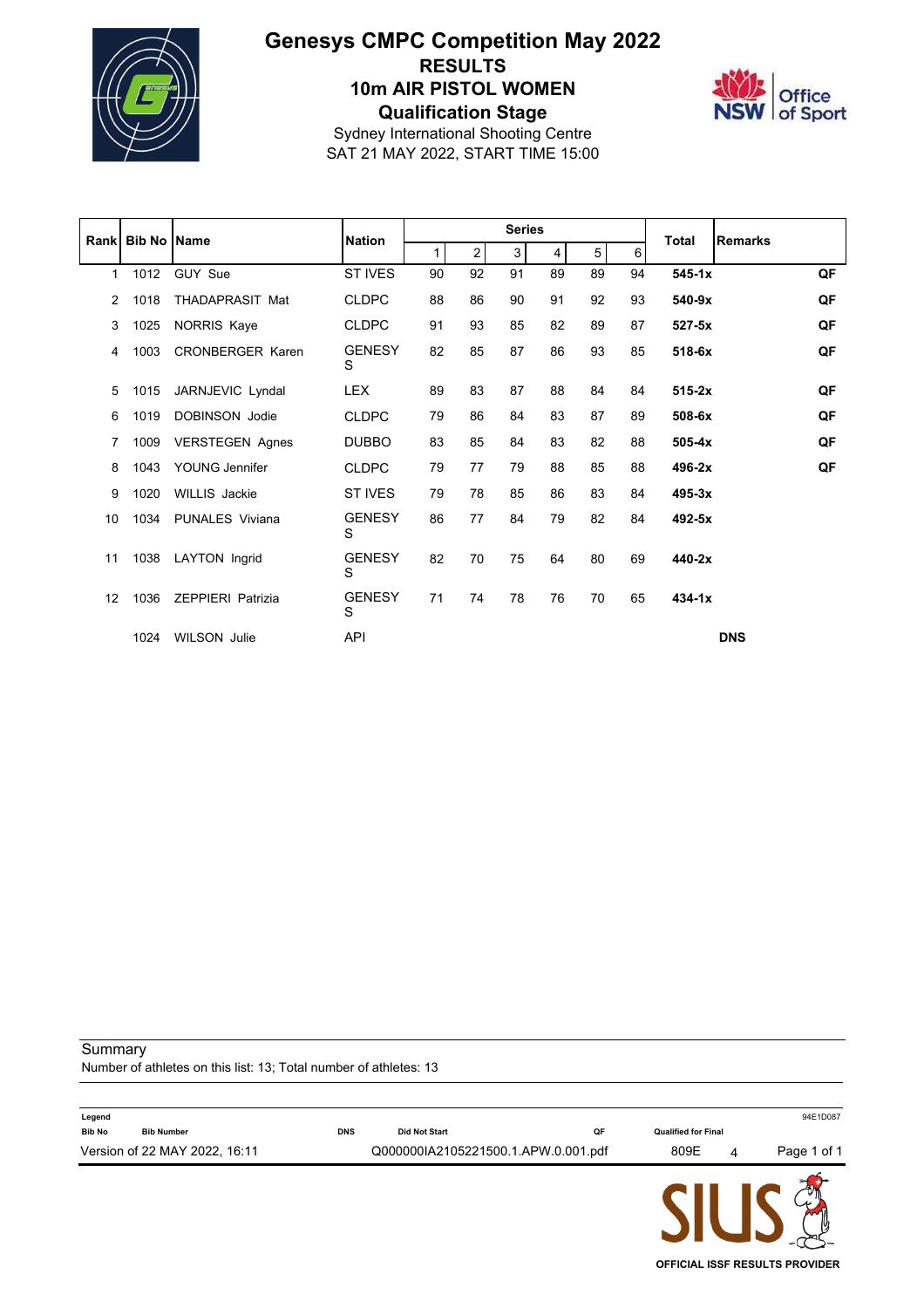

# **Genesys CMPC Competition May 2022 RESULTS 10m AIR PISTOL WOMEN DGrade**



Sydney International Shooting Centre SAT 21 MAY 2022, START TIME 15:00

|  | <b>Rankl Bib No IName</b> |                   | <b>Nation</b>      |    |    | <b>Series</b> |    |    |    | <b>Total</b> | Remarks |
|--|---------------------------|-------------------|--------------------|----|----|---------------|----|----|----|--------------|---------|
|  |                           |                   |                    |    | 3  | 4             | 5  | 6  |    |              |         |
|  | 1038                      | LAYTON Ingrid     | <b>GENESY</b><br>S | 82 | 70 | 75            | 64 | 80 | 69 | 440-2x       |         |
|  | 1036                      | ZEPPIERI Patrizia | <b>GENESY</b><br>S | 71 | 74 | 78            | 76 | 70 | 65 | $434 - 1x$   |         |

Summary

Number of athletes on this list: 2; Total number of athletes: 13



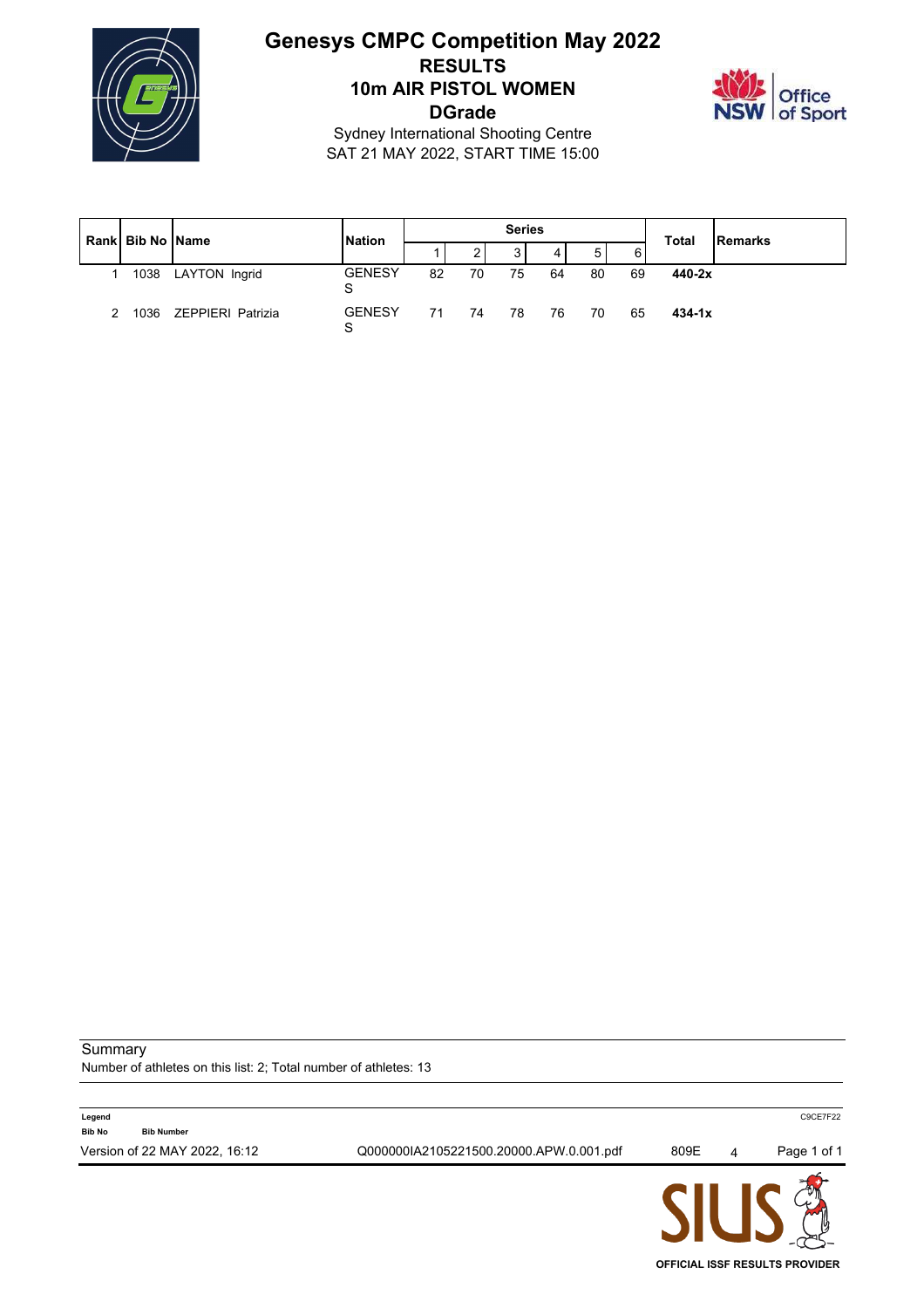

# **Genesys CMPC Competition May 2022 RESULTS 10m AIR PISTOL WOMEN CGrade**



Sydney International Shooting Centre SAT 21 MAY 2022, START TIME 15:00

|               | <b>Rankl Bib No IName</b> |                        | <b>Nation</b>      |    |    | <b>Series</b> |    |    |    | <b>Total</b> | Remarks    |    |
|---------------|---------------------------|------------------------|--------------------|----|----|---------------|----|----|----|--------------|------------|----|
|               |                           |                        |                    |    | 2  | 3             | 4  | 5  | 6  |              |            |    |
| 1             | 1019                      | DOBINSON Jodie         | <b>CLDPC</b>       | 79 | 86 | 84            | 83 | 87 | 89 | $508 - 6x$   |            | QF |
| $\mathcal{P}$ | 1043                      | YOUNG Jennifer         | <b>CLDPC</b>       | 79 | 77 | 79            | 88 | 85 | 88 | $496 - 2x$   |            | QF |
| 3             | 1020                      | WILLIS Jackie          | ST IVES            | 79 | 78 | 85            | 86 | 83 | 84 | $495 - 3x$   |            |    |
| 4             | 1034                      | <b>PUNALES Viviana</b> | <b>GENESY</b><br>S | 86 | 77 | 84            | 79 | 82 | 84 | $492 - 5x$   |            |    |
|               | 1024                      | WILSON Julie           | API                |    |    |               |    |    |    |              | <b>DNS</b> |    |

Summary

Number of athletes on this list: 5; Total number of athletes: 13

| Legend                             |            |                                         |    |                            |   | 673AAAB6    |
|------------------------------------|------------|-----------------------------------------|----|----------------------------|---|-------------|
| <b>Bib No</b><br><b>Bib Number</b> | <b>DNS</b> | <b>Did Not Start</b>                    | QF | <b>Qualified for Final</b> |   |             |
| Version of 22 MAY 2022, 16:12      |            | Q000000IA2105221500.10000.APW.0.001.pdf |    | 809E                       | 4 | Page 1 of 1 |
|                                    |            |                                         |    | <b>AIL LA</b>              |   |             |

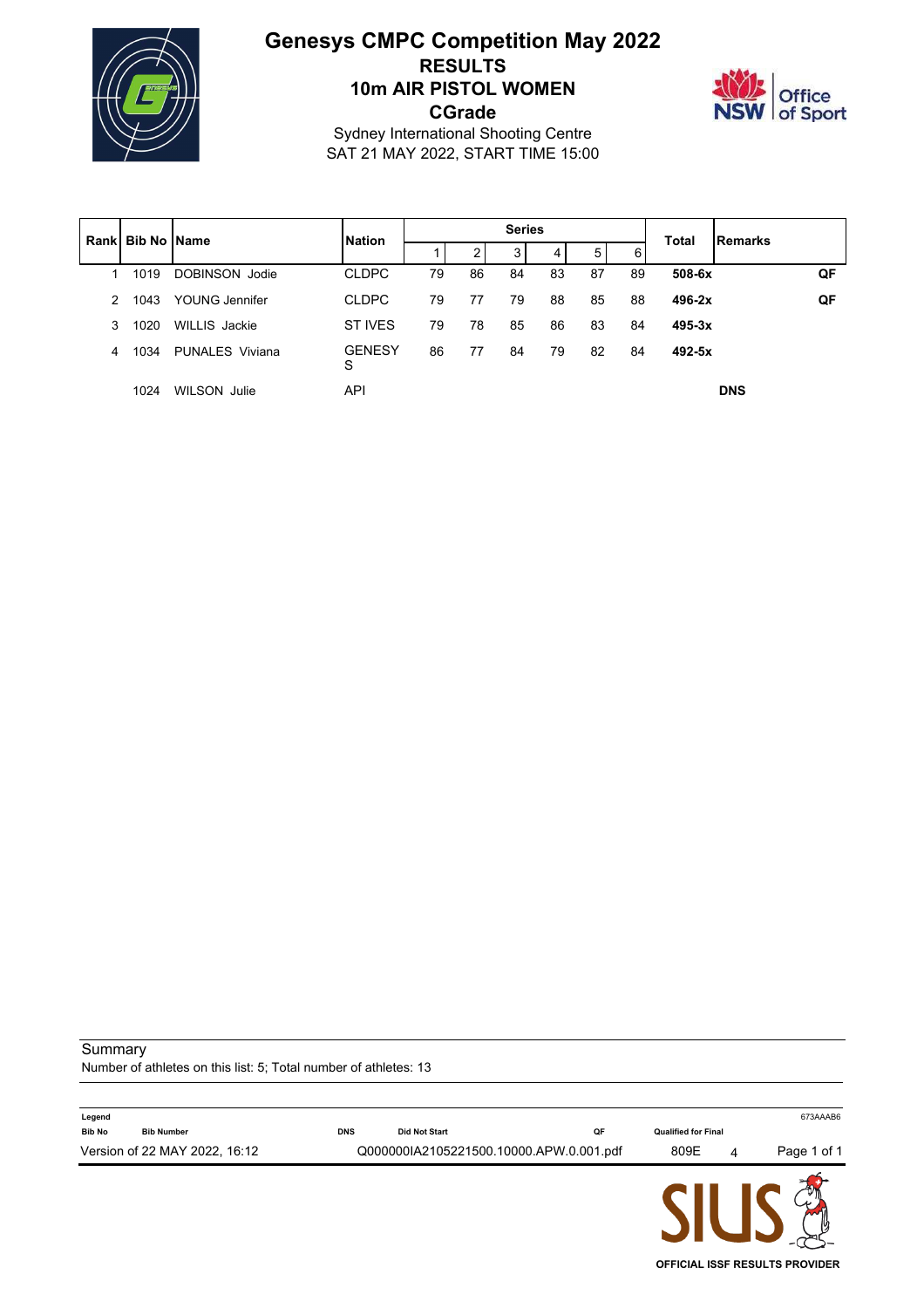

# **Genesys CMPC Competition May 2022 RESULTS 10m AIR PISTOL WOMEN BGrade**



**OFFICIAL ISSF RESULTS PROVIDER**

Sydney International Shooting Centre SAT 21 MAY 2022, START TIME 15:00

| Rankl | <b>Bib No IName</b> |                         | <b>Nation</b>      |    |    | <b>Series</b> |    |    |    | <b>Total</b> | <b>IRemarks</b> |
|-------|---------------------|-------------------------|--------------------|----|----|---------------|----|----|----|--------------|-----------------|
|       |                     |                         |                    |    | ◠  | 3             | 4  | 5  | 6  |              |                 |
|       | 1025                | NORRIS Kaye             | <b>CLDPC</b>       | 91 | 93 | 85            | 82 | 89 | 87 | $527 - 5x$   | QF              |
| 2     | 1003                | <b>CRONBERGER Karen</b> | <b>GENESY</b><br>S | 82 | 85 | 87            | 86 | 93 | 85 | $518 - 6x$   | QF              |
| 3     | 1015                | JARNJEVIC Lyndal        | <b>LEX</b>         | 89 | 83 | 87            | 88 | 84 | 84 | $515-2x$     | QF              |
| 4     | 1009                | <b>VERSTEGEN Agnes</b>  | <b>DUBBO</b>       | 83 | 85 | 84            | 83 | 82 | 88 | $505 - 4x$   | QF              |

Summary

Number of athletes on this list: 4; Total number of athletes: 13

| Legend                             |    |                                        |      |   | A044E776    |
|------------------------------------|----|----------------------------------------|------|---|-------------|
| <b>Bib No</b><br><b>Bib Number</b> | QF | <b>Qualified for Final</b>             |      |   |             |
| Version of 22 MAY 2022, 16:12      |    | Q000000IA2105221500.8000.APW.0.001.pdf | 809E | 4 | Page 1 of 1 |
|                                    |    |                                        |      |   |             |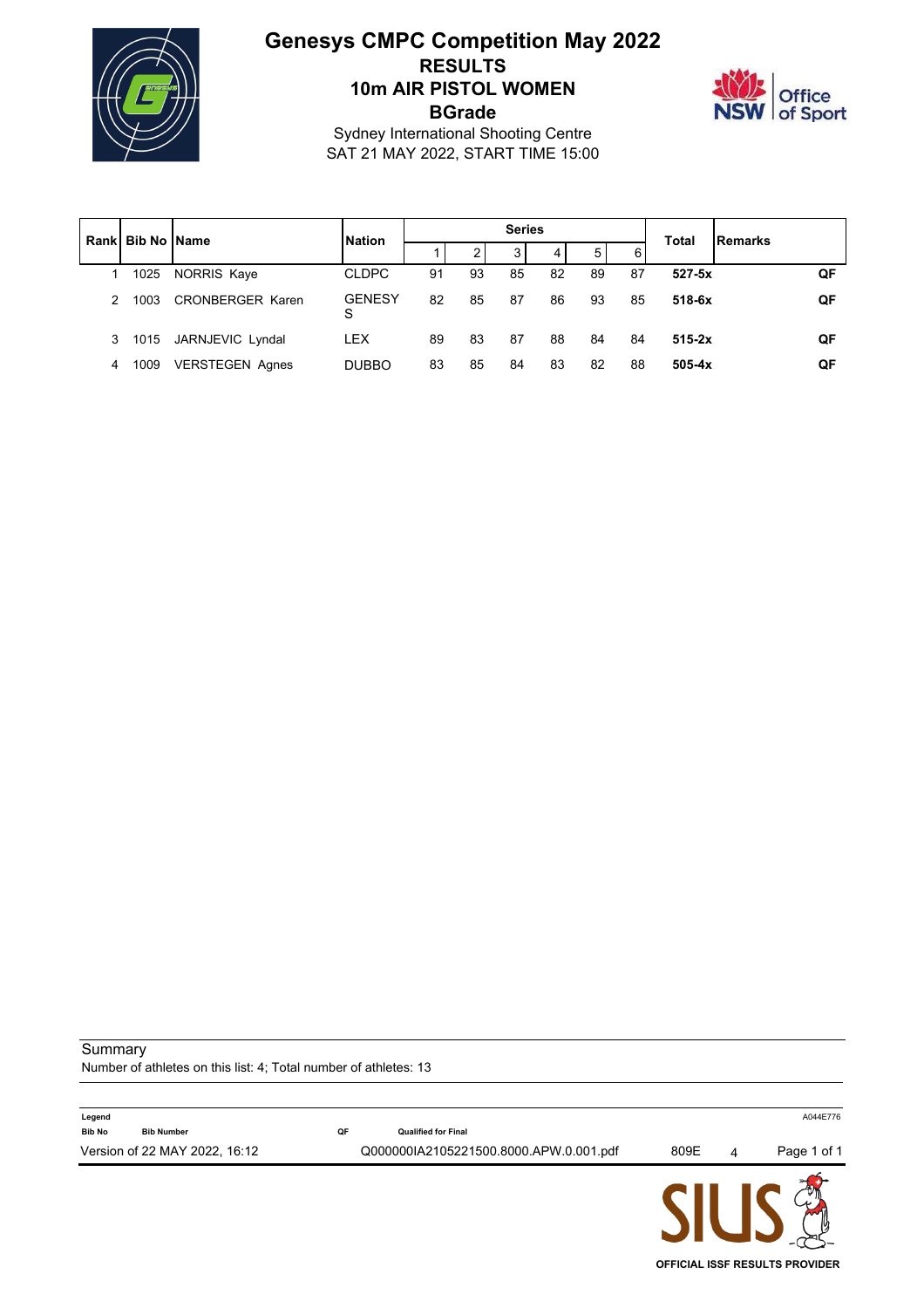

# **Genesys CMPC Competition May 2022 RESULTS 10m AIR PISTOL WOMEN AGrade**



Sydney International Shooting Centre SAT 21 MAY 2022, START TIME 15:00

| Rank Bib No Name |                 | <b>Nation</b>     |    |    | <b>Series</b>  |    |    |    | <b>Total</b> | Remarks |    |
|------------------|-----------------|-------------------|----|----|----------------|----|----|----|--------------|---------|----|
|                  |                 |                   |    | ◠  | 3 <sub>1</sub> | 4  | 5  | 61 |              |         |    |
| 1012             | GUY Sue         | ST<br><b>IVES</b> | 90 | 92 | 91             | 89 | 89 | 94 | $545 - 1x$   |         | QF |
| 1018             | THADAPRASIT Mat | <b>CLDPC</b>      | 88 | 86 | 90             | 91 | 92 | 93 | $540 - 9x$   |         | QF |

Summary

Number of athletes on this list: 2; Total number of athletes: 13

|                         | Version of 22 MAY 2022, 16:11 |    | Q000000IA2105221500.4000.APW.0.001.pdf | 809E | 4 | Page 1 of 1 |
|-------------------------|-------------------------------|----|----------------------------------------|------|---|-------------|
| Legend<br><b>Bib No</b> | <b>Bib Number</b>             | QF | <b>Qualified for Final</b>             |      |   | 552063BD    |

JIUJ & **OFFICIAL ISSF RESULTS PROVIDER**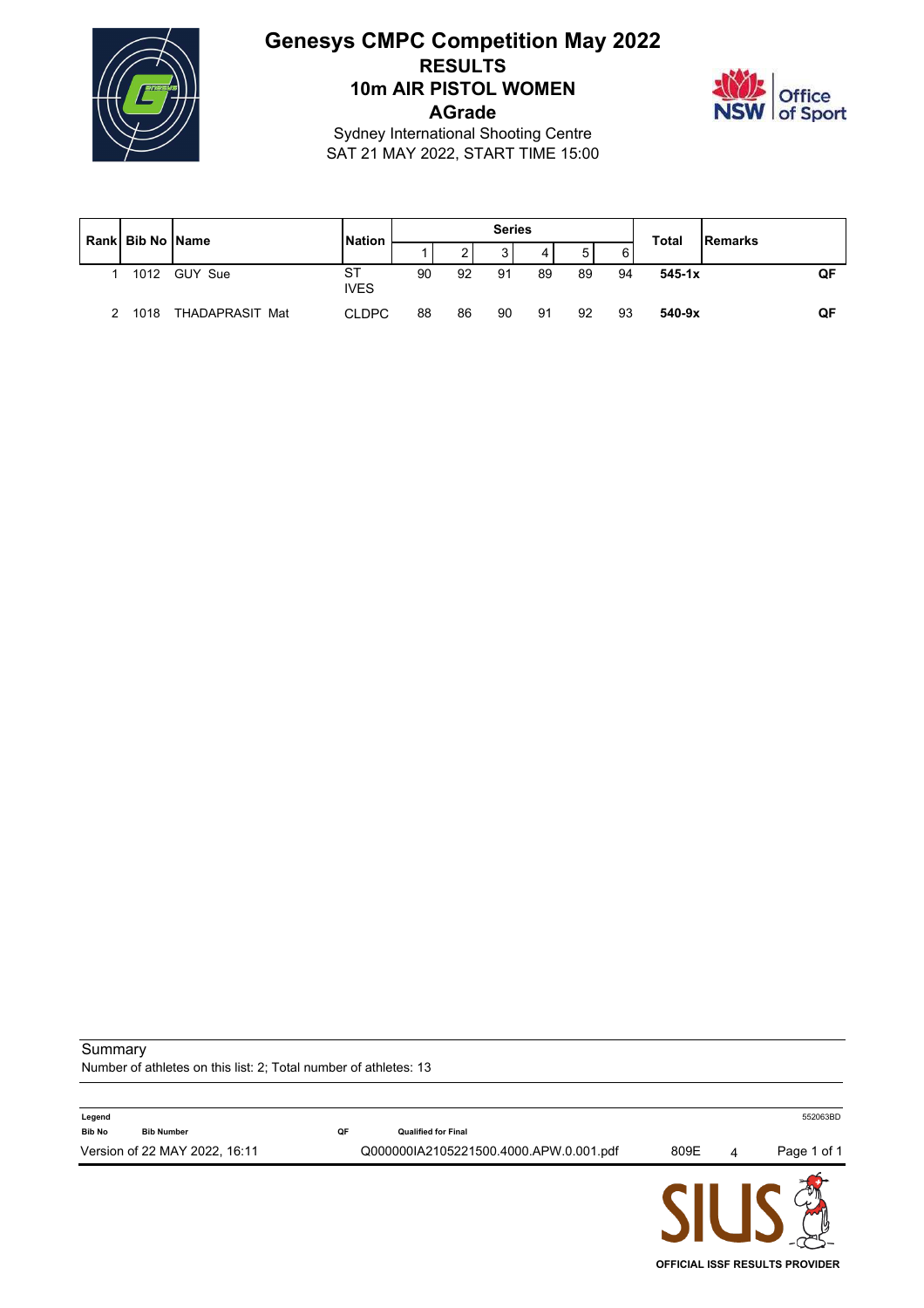

# **Genesys CMPC Competition May 2022 RESULTS 10m AIR PISTOL MEN JUNIOR Individual**



Sydney International Shooting Centre SAT 21 MAY 2022, START TIME 15:00

|   |                           |                           |                           |    |    | <b>Series</b> |    |    |    | <b>Total</b> |                |
|---|---------------------------|---------------------------|---------------------------|----|----|---------------|----|----|----|--------------|----------------|
|   | <b>Rankl Bib No IName</b> |                           | <b>Nation</b>             |    | 2  | 3             | 4  | 5  | 6  |              | <b>Remarks</b> |
|   | 1005                      | <b>CRONBERGER Zachary</b> | <b>GENESY</b><br>S        | 81 | 85 | 86            | 87 | 86 | 87 | $512 - 7x$   |                |
| 2 | 1029                      | <b>GREEN Noah</b>         | <b>BLUE</b><br><b>MTS</b> | 82 | 86 | 83            | 90 | 85 | 86 | $512 - 4x$   |                |
| 3 | 1016                      | JARNJEVIC Daniel          | <b>LEX</b>                | 81 | 84 | 84            | 88 | 88 | 84 | $509-3x$     |                |
| 4 | 1004                      | <b>CRONBERGER Anthony</b> | <b>GENESY</b><br>S        | 79 | 84 | 83            | 84 | 84 | 86 | $500-2x$     |                |
| 5 | 1017                      | JARNJEVIC Liam            | <b>LEX</b>                | 72 | 70 | 74            | 73 | 76 | 73 | $438 - 0x$   |                |

Summary

Number of athletes on this list: 5; Total number of athletes: 5



**OFFICIAL ISSF RESULTS PROVIDER**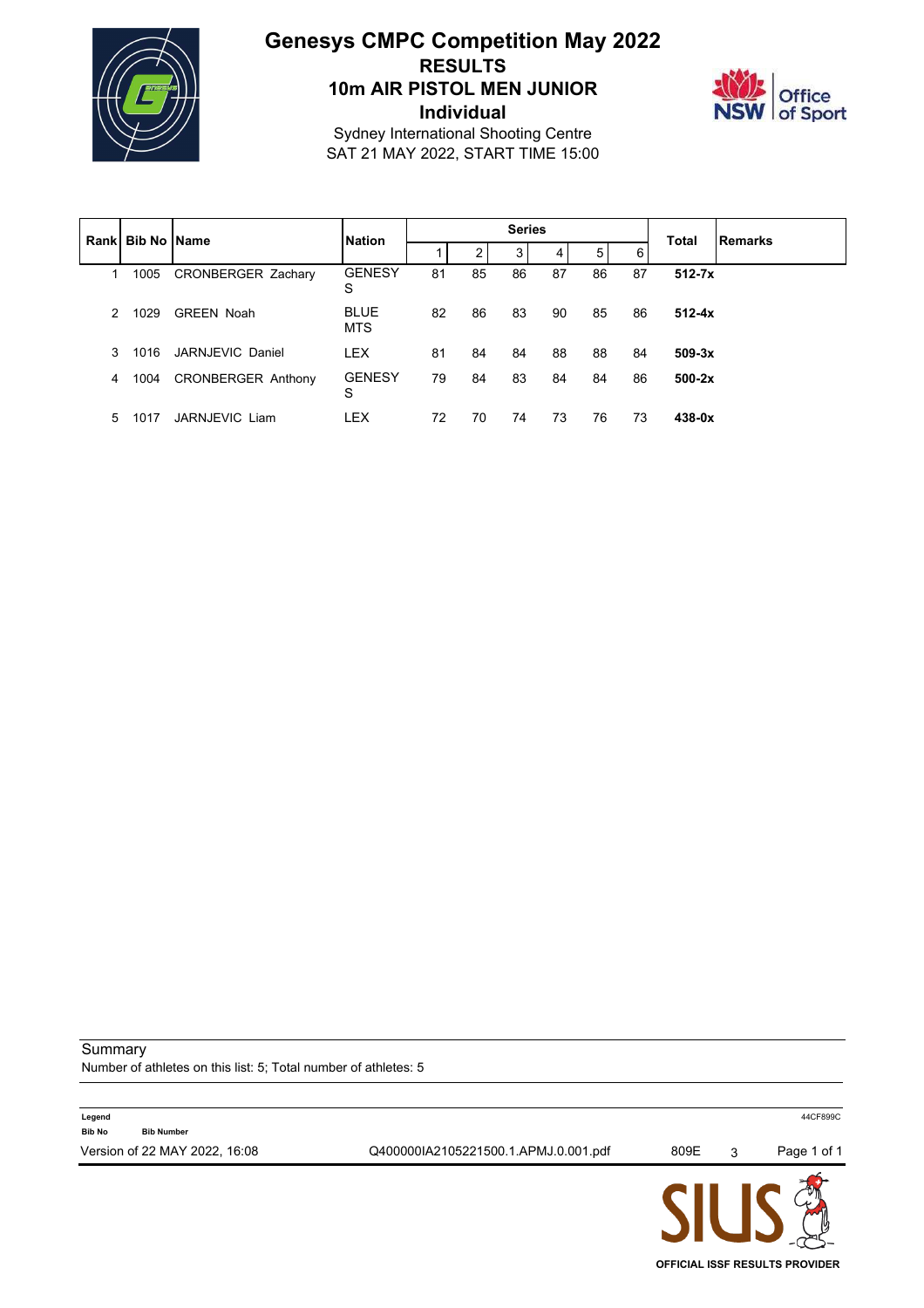

### **Genesys CMPC Competition May 2022 RESULTS 10m AIR PISTOL MEN JUNIOR CGrade**



Sydney International Shooting Centre SAT 21 MAY 2022, START TIME 15:00

| Rank Bib No Name |                           | <b>Nation</b>      |    |    | <b>Series</b> |    |                |    | <b>Total</b> | <b>Remarks</b> |
|------------------|---------------------------|--------------------|----|----|---------------|----|----------------|----|--------------|----------------|
|                  |                           |                    |    |    |               | 4  | 5 <sub>1</sub> | 6  |              |                |
| 1004             | <b>CRONBERGER Anthony</b> | <b>GENESY</b><br>S | 79 | 84 | 83            | 84 | 84             | 86 | $500-2x$     |                |
| 1017             | JARNJEVIC Liam            | I FX               | 72 | 70 | 74            | 73 | 76             |    | $438 - 0x$   |                |

Summary

Number of athletes on this list: 2; Total number of athletes: 5



**OFFICIAL ISSF RESULTS PROVIDER**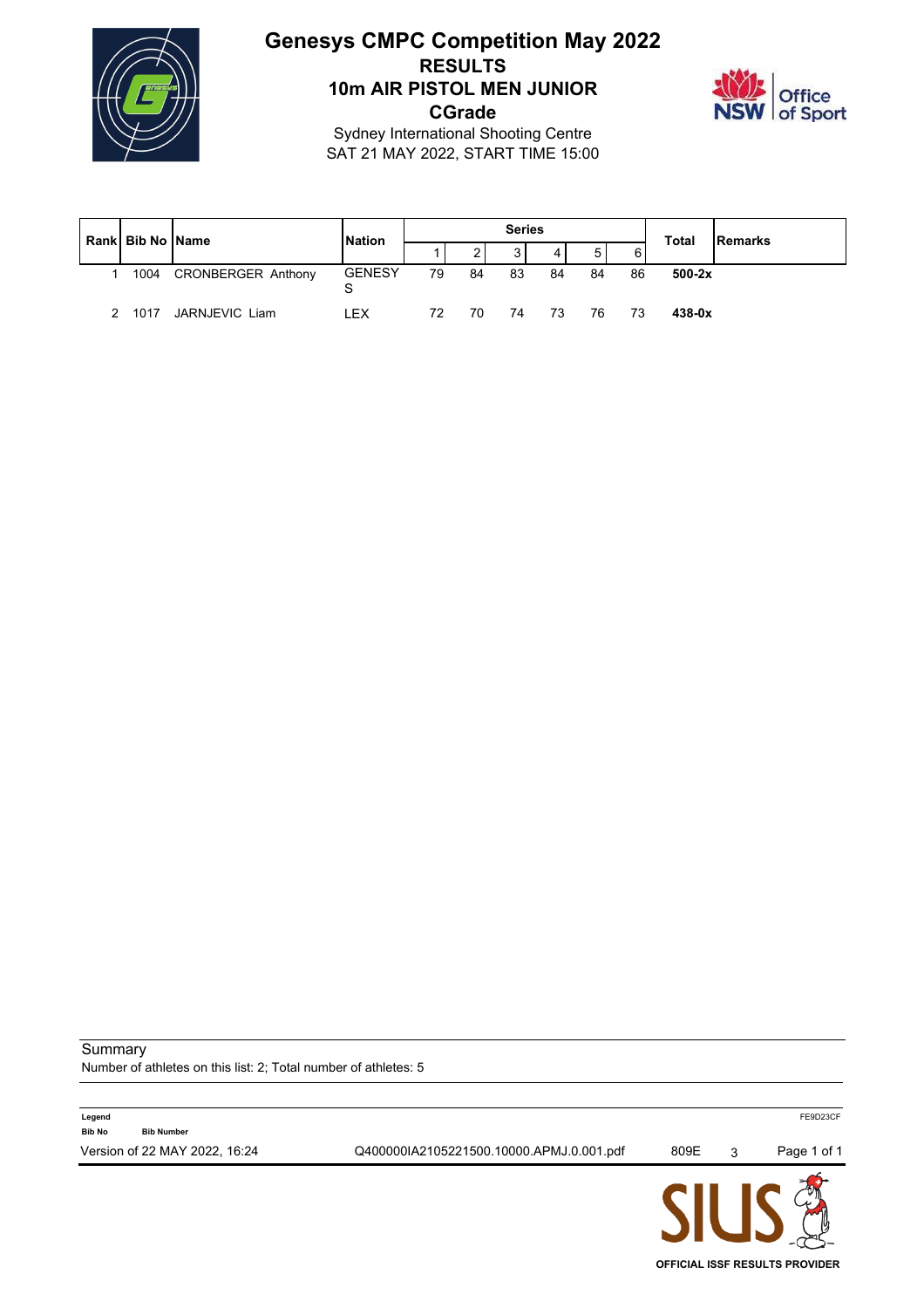

# **Genesys CMPC Competition May 2022 RESULTS 10m AIR PISTOL MEN JUNIOR BGrade**



Sydney International Shooting Centre SAT 21 MAY 2022, START TIME 15:00

| Rank Bib No Name | <b>Nation</b>     |                           |    | <b>Series</b> |                   |    |    | <b>Total</b> | <b>IRemarks</b> |  |
|------------------|-------------------|---------------------------|----|---------------|-------------------|----|----|--------------|-----------------|--|
|                  |                   |                           |    | 2             | $\mathbf{a}$<br>ບ | 4  |    | 6            |                 |  |
| 1029             | <b>GREEN Noah</b> | <b>BLUE</b><br><b>MTS</b> | 82 | 86            | 83                | 90 | 85 | 86           | $512 - 4x$      |  |
| 1016             | JARNJEVIC Daniel  | LEX                       | 81 | 84            | 84                | 88 | 88 | 84           | $509-3x$        |  |

Summary

Number of athletes on this list: 2; Total number of athletes: 5



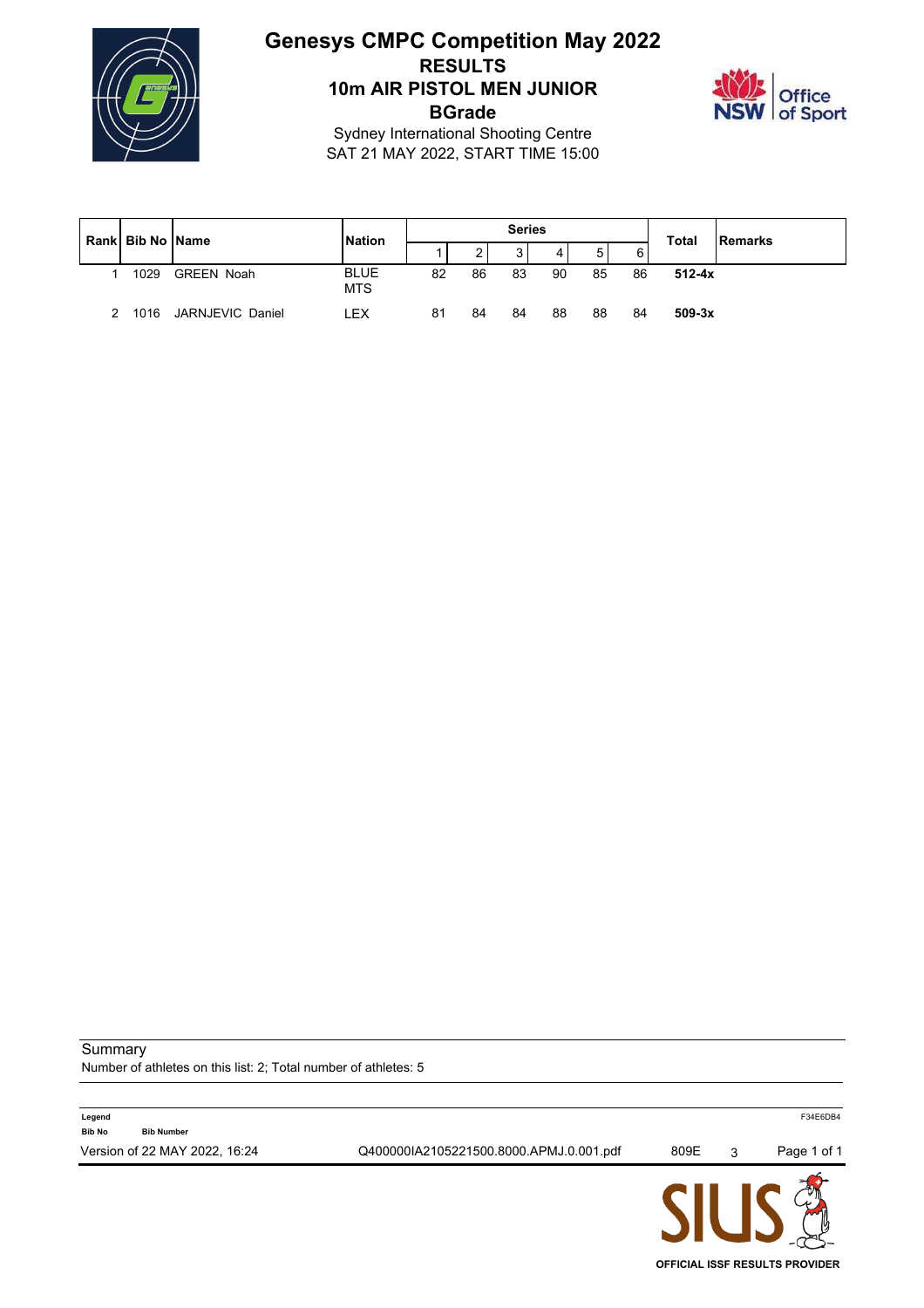

## **Genesys CMPC Competition May 2022 RESULTS 10m AIR PISTOL MEN JUNIOR AGrade**



Sydney International Shooting Centre SAT 21 MAY 2022, START TIME 15:00

| Rank Bib No Name |                           |                    | <b>Series</b><br><b>Nation</b> |    |    |     |        |     | <b>Total</b> | Remarks |
|------------------|---------------------------|--------------------|--------------------------------|----|----|-----|--------|-----|--------------|---------|
|                  |                           |                    |                                |    |    |     | -<br>ັ | 6   |              |         |
| 1005             | <b>CRONBERGER Zachary</b> | <b>GENESY</b><br>ັ | 81                             | 85 | 86 | -87 | 86     | -87 | $512 - 7x$   |         |

**Summary** 

Number of athletes on this list: 1; Total number of athletes: 5

|                         |                               |                                         | AII IA |   |             |
|-------------------------|-------------------------------|-----------------------------------------|--------|---|-------------|
|                         | Version of 22 MAY 2022, 16:23 | Q400000IA2105221500.4000.APMJ.0.001.pdf | 809E   | 3 | Page 1 of 1 |
| Legend<br><b>Bib No</b> | <b>Bib Number</b>             |                                         |        |   | 1DCAA78F    |
|                         |                               |                                         |        |   |             |

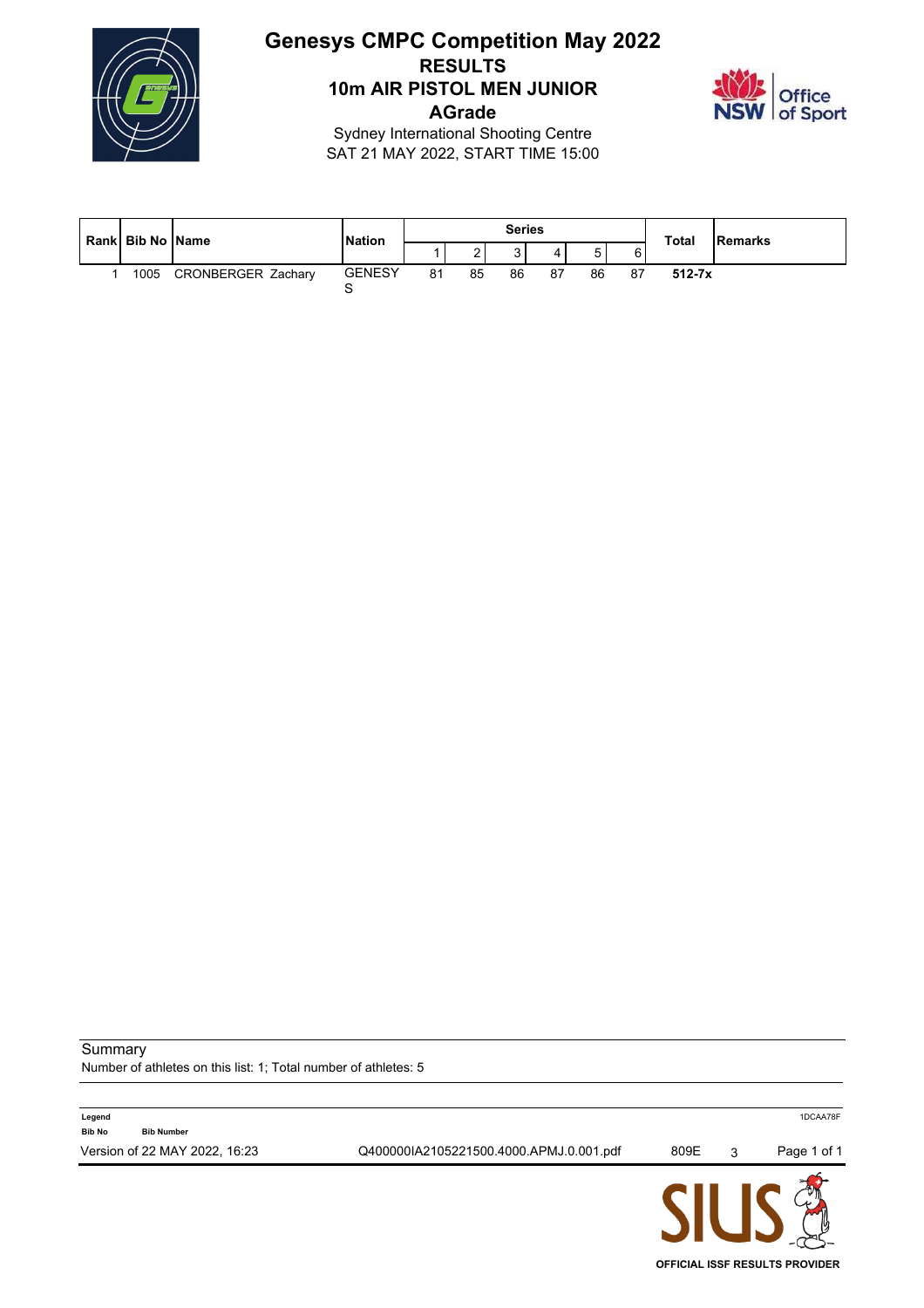

# **Genesys CMPC Competition May 2022 RESULTS 10m AIR PISTOL MEN Individual**



Sydney International Shooting Centre SAT 21 MAY 2022, START TIME 15:00

|    | <b>Rankl Bib No Name</b> |                              | <b>Nation</b>        |              |                | <b>Series</b> |    |    |    | <b>Total</b> | <b>Remarks</b> |    |
|----|--------------------------|------------------------------|----------------------|--------------|----------------|---------------|----|----|----|--------------|----------------|----|
|    |                          |                              |                      | $\mathbf{1}$ | $\overline{2}$ | 3             | 4  | 5  | 6  |              |                |    |
| 1  | 1010                     | <b>MOORE David</b>           | <b>SYDNEY</b>        | 94           | 93             | 93            | 94 | 94 | 88 | 556-9x       |                | QF |
| 2  | 1042                     | <b>ZHANG Edward</b>          | <b>BURILDA</b>       | 88           | 84             | 87            | 88 | 91 | 94 | 532-6x       |                | QF |
| 3  | 1006                     | <b>CRONBERGER Brad</b>       | <b>GENESYS</b>       | 84           | 88             | 88            | 86 | 91 | 89 | 526-5x       |                | QF |
| 4  | 1039                     | <b>PARRINELLI Bill</b>       | <b>ST IVES</b>       | 85           | 88             | 89            | 82 | 89 | 87 | $520 - 4x$   |                | QF |
| 5  | 1040                     | YANG Yang                    | ST IVES              | 83           | 88             | 87            | 86 | 88 | 87 | $519-3x$     |                | QF |
| 6  | 1021                     | <b>ACIBAR Neil</b>           | <b>RANGERS</b>       | 82           | 81             | 91            | 90 | 82 | 90 | $516-7x$     |                | QF |
| 7  | 1028                     | <b>STONE David</b>           | <b>CNPC</b>          | 85           | 85             | 83            | 83 | 88 | 89 | $513 - 4x$   |                | QF |
| 8  | 1037                     | MASTROSERIO Domenico         | ST IVES              | 88           | 90             | 84            | 78 | 84 | 83 | $507 - 7x$   |                | QF |
| 9  | 1035                     | <b>PUNALES Carlos</b>        | <b>GENESYS</b>       | 88           | 76             | 91            | 80 | 81 | 84 | $500-2x$     |                |    |
| 10 | 1002                     | <b>GEE Robert</b>            | <b>ST IVES</b>       | 85           | 88             | 83            | 72 | 83 | 72 | $483-3x$     |                |    |
| 11 | 1022                     | AGSALDA Allan                | <b>RANGERS</b>       | 82           | 81             | 76            | 83 | 77 | 82 | 481-5x       |                |    |
| 12 | 1031                     | <b>SHUKLA Vivek R</b>        | <b>GENESYS</b>       | 73           | 83             | 90            | 76 | 73 | 84 | $479 - 3x$   |                |    |
| 13 | 1032                     | <b>GAIKWAD</b> Vishal Vithal | <b>GENESYS</b>       | 74           | 83             | 73            | 77 | 78 | 69 | 454-0x       |                |    |
| 14 | 1014                     | ROACHE John                  | <b>LEX</b>           | 73           | 73             | 77            | 72 | 84 | 74 | $453 - 3x$   |                |    |
| 15 | 1044                     | <b>PLATTS David</b>          | <b>STPC</b>          | 68           | 73             | 80            | 70 | 79 | 74 | $444 - 1x$   |                |    |
|    | 1023                     | <b>WATTERS Gerald</b>        | <b>KURRAJON</b><br>G |              |                |               |    |    |    |              | <b>DNS</b>     |    |

Summary

Number of athletes on this list: 16; Total number of athletes: 16

|               |                               |            |                                     |    | AII IA                     |             |
|---------------|-------------------------------|------------|-------------------------------------|----|----------------------------|-------------|
|               | Version of 22 MAY 2022, 16:22 |            | Q100000IA2105221500.1.APM.0.001.pdf |    | 809E                       | Page 1 of 1 |
| <b>Bib No</b> | <b>Bib Number</b>             | <b>DNS</b> | <b>Did Not Start</b>                | QF | <b>Qualified for Final</b> |             |
| Legend        |                               |            |                                     |    |                            | E4901E70    |

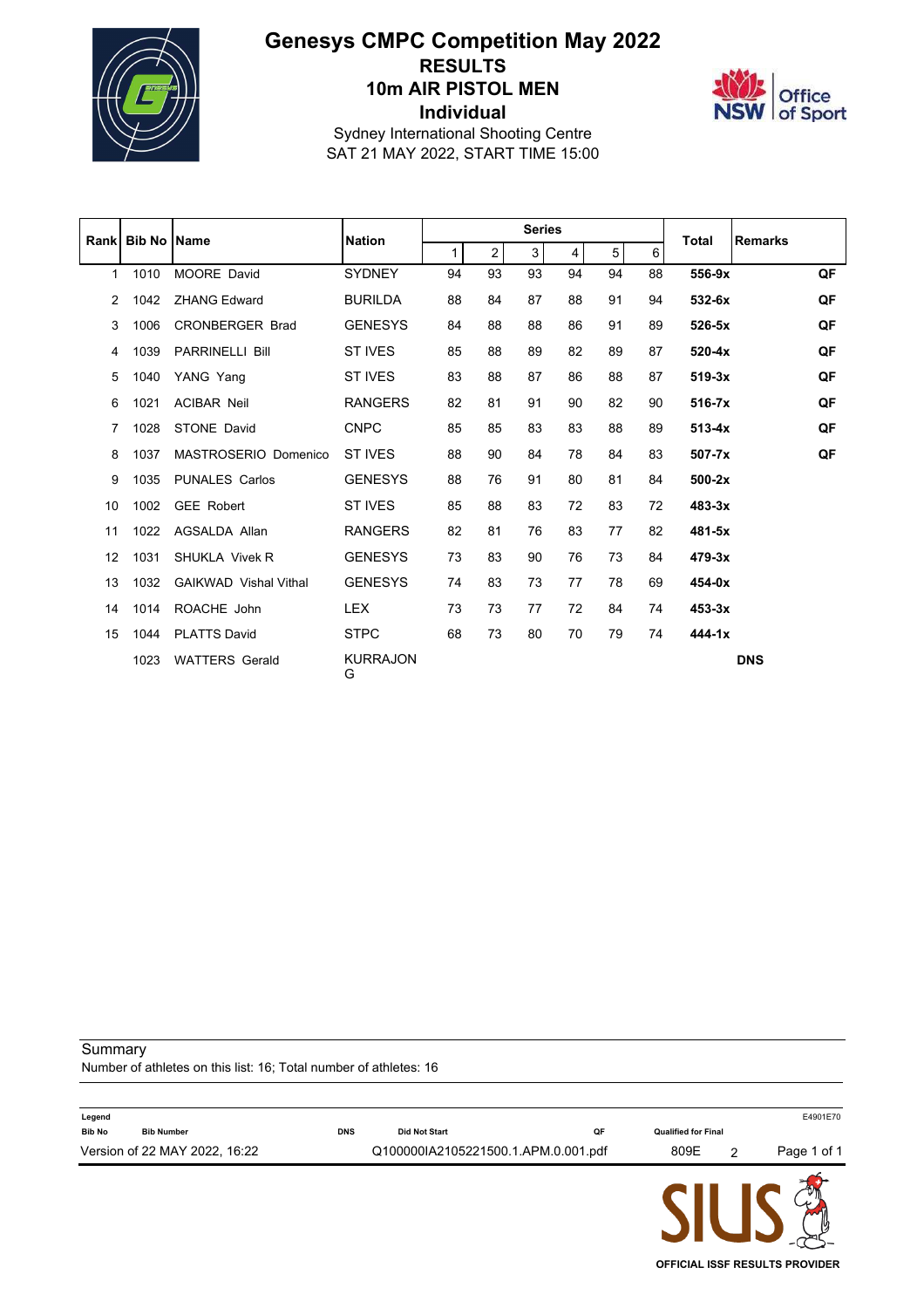

# **Genesys CMPC Competition May 2022 RESULTS 10m AIR PISTOL MEN DGrade**



Sydney International Shooting Centre SAT 21 MAY 2022, START TIME 15:00

|               | Rank   Bib No   Name |                              | <b>Nation</b>        |    |    | <b>Series</b> |    | <b>Total</b> |    |            |            |    |
|---------------|----------------------|------------------------------|----------------------|----|----|---------------|----|--------------|----|------------|------------|----|
|               |                      |                              |                      |    | 2  | 3             | 4  | 5            | 6  |            | Remarks    |    |
|               | 1040                 | YANG Yang                    | ST IVES              | 83 | 88 | 87            | 86 | 88           | 87 | $519-3x$   |            | QF |
| $\mathcal{P}$ | 1022                 | AGSALDA Allan                | <b>RANGERS</b>       | 82 | 81 | 76            | 83 | 77           | 82 | 481-5x     |            |    |
| 3             | 1032                 | <b>GAIKWAD</b> Vishal Vithal | <b>GENESYS</b>       | 74 | 83 | 73            | 77 | 78           | 69 | 454-0x     |            |    |
| 4             | 1044                 | <b>PI ATTS David</b>         | <b>STPC</b>          | 68 | 73 | 80            | 70 | 79           | 74 | $444 - 1x$ |            |    |
|               | 1023                 | <b>WATTERS Gerald</b>        | <b>KURRAJON</b><br>G |    |    |               |    |              |    |            | <b>DNS</b> |    |

Summary

Number of athletes on this list: 5; Total number of athletes: 16

| Legend                             |            |                                         |    |                            | 50ACF0AB    |
|------------------------------------|------------|-----------------------------------------|----|----------------------------|-------------|
| <b>Bib No</b><br><b>Bib Number</b> | <b>DNS</b> | <b>Did Not Start</b>                    | QF | <b>Qualified for Final</b> |             |
| Version of 22 MAY 2022, 16:23      |            | Q100000IA2105221500.20000.APM.0.001.pdf |    | 809E                       | Page 1 of 1 |
|                                    |            |                                         |    | AII IA                     |             |